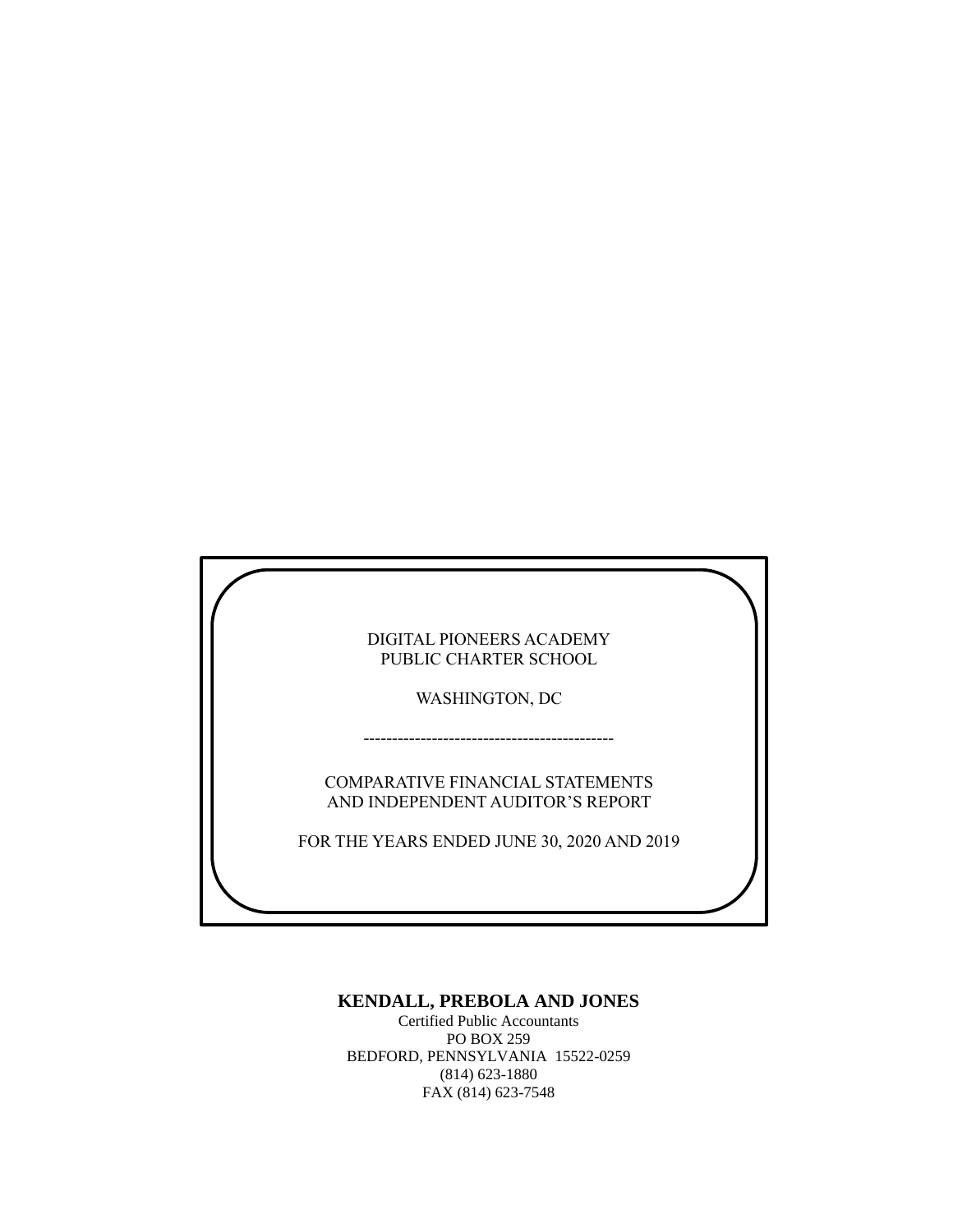### I N D E X

|                                                                                                                                                                                                                          | Page      |
|--------------------------------------------------------------------------------------------------------------------------------------------------------------------------------------------------------------------------|-----------|
| <b>Independent Auditor's Report</b>                                                                                                                                                                                      | $1-2$     |
| Comparative Statements of Financial Position,<br>June 30, 2020 and 2019                                                                                                                                                  | 3         |
| Comparative Statements of Activities, For the Years Ended<br>June 30, 2020 and 2019                                                                                                                                      | 4         |
| Comparative Statements of Functional Expenses, For the Years Ended<br>June 30, 2020 and 2019                                                                                                                             | $5 - 6$   |
| Comparative Statements of Cash Flows, For the Years Ended<br>June 30, 2020 and 2019                                                                                                                                      | 7         |
| <b>Notes to Financial Statements</b>                                                                                                                                                                                     | $8-29$    |
| Independent Auditor's Report on Internal Control over Financial Reporting and<br>on Compliance and Other Matters Based on an Audit of Financial Statements<br>Performed in Accordance with Government Auditing Standards | $30 - 31$ |
| Summary Schedule of Prior Audit Findings, For the Year Ended June 30, 2020                                                                                                                                               | 32        |
| Schedule of Findings, For the Year Ended June 30, 2020                                                                                                                                                                   | 33        |
| Non-Accounting Information:                                                                                                                                                                                              |           |
| Schedule of Contracts Awarded in Excess of \$25,000                                                                                                                                                                      | 34        |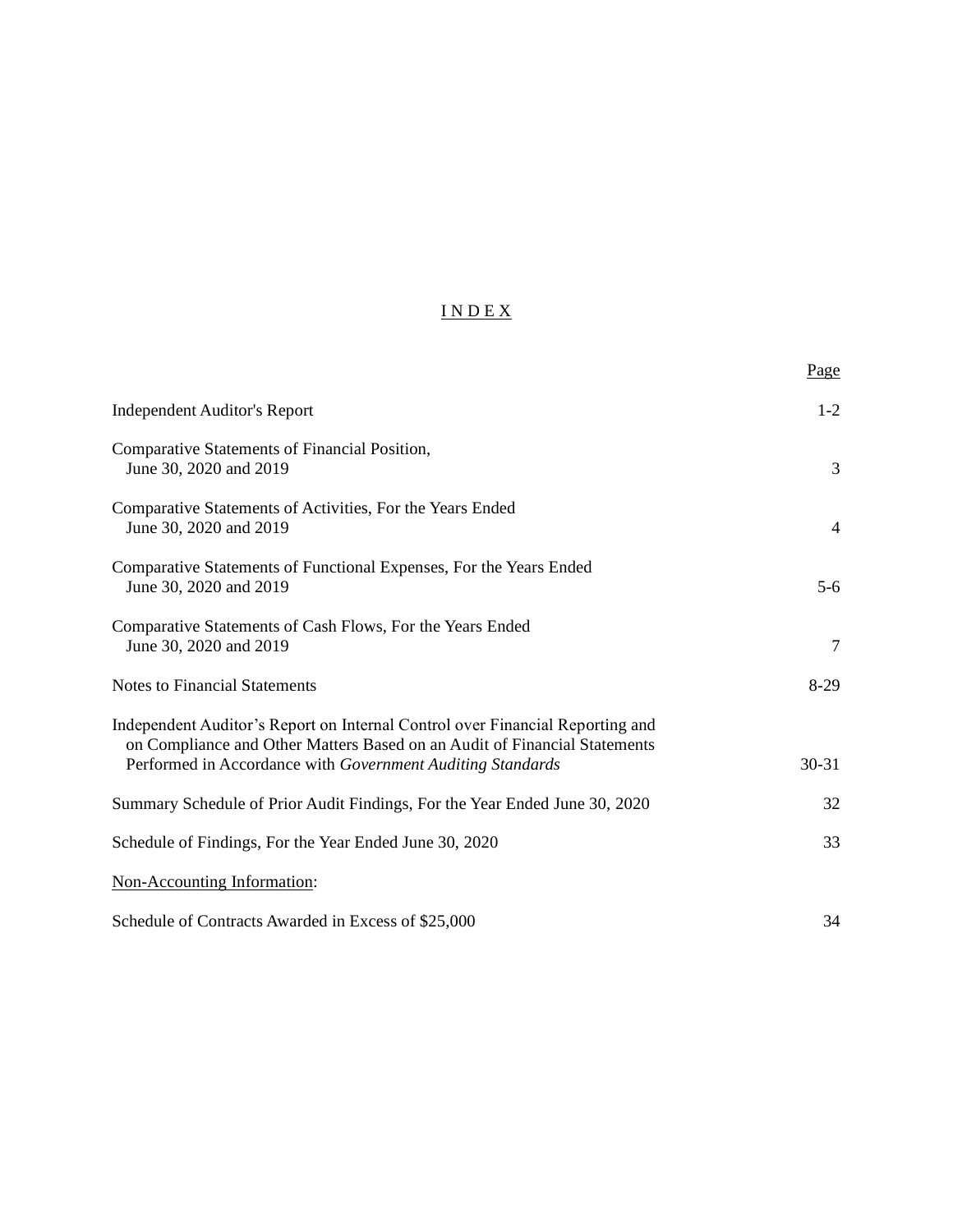# Kendall, Prebola and Jones, LLC

Certified Public Accountants

Board of Directors Digital Pioneers Academy Public Charter School 709 12th Street, SE Washington, DC 20003

#### INDEPENDENT AUDITOR'S REPORT

#### *Report on the Financial Statements*

We have audited the accompanying financial statements of the Digital Pioneers Academy Public Charter School (a nonprofit organization), which comprise the statements of financial position as of June 30, 2020 and 2019, and the related statements of activities, functional expenses, and cash flows for the years then ended, and the related notes to the financial statements.

#### *Management's Responsibility for the Financial Statements*

Management is responsible for the preparation and fair presentation of these financial statements in accordance with accounting principles generally accepted in the United States of America; this includes the design, implementation, and maintenance of internal control relevant to the preparation and fair presentation of financial statements that are free from material misstatement, whether due to fraud or error.

#### *Auditor's Responsibility*

Our responsibility is to express an opinion on these financial statements based on our audits. We conducted our audits in accordance with auditing standards generally accepted in the United States of America and the standards applicable to financial audits contained in *Government Auditing Standards*, issued by the Comptroller General of the United States. Those standards require that we plan and perform the audit to obtain reasonable assurance about whether the financial statements are free from material misstatement.

An audit involves performing procedures to obtain audit evidence about the amounts and disclosures in the financial statements. The procedures selected depend on the auditor's judgment, including the assessment of the risks of material misstatement of the financial statements, whether due to fraud or error. In making those risk assessments, the auditor considers internal control relevant to the entity's preparation and fair presentation of the financial statements in order to design audit procedures that are appropriate in the circumstances, but not for the purpose of expressing an opinion on the effectiveness of the entity's internal control. Accordingly, we express no such opinion. An audit also includes evaluating the appropriateness of accounting policies used and the reasonableness of significant accounting estimates made by management, as well as evaluating the overall presentation of the financial statements.

We believe that the audit evidence we have obtained is sufficient and appropriate to provide a basis for our audit opinion.

### *Opinion*

In our opinion, the financial statements referred to above present fairly, in all material respects, the financial position of the Digital Pioneers Academy Public Charter School, as of June 30, 2020 and 2019, and the changes in its net assets and its cash flows for the years then ended in accordance with accounting principles generally accepted in the United States of America.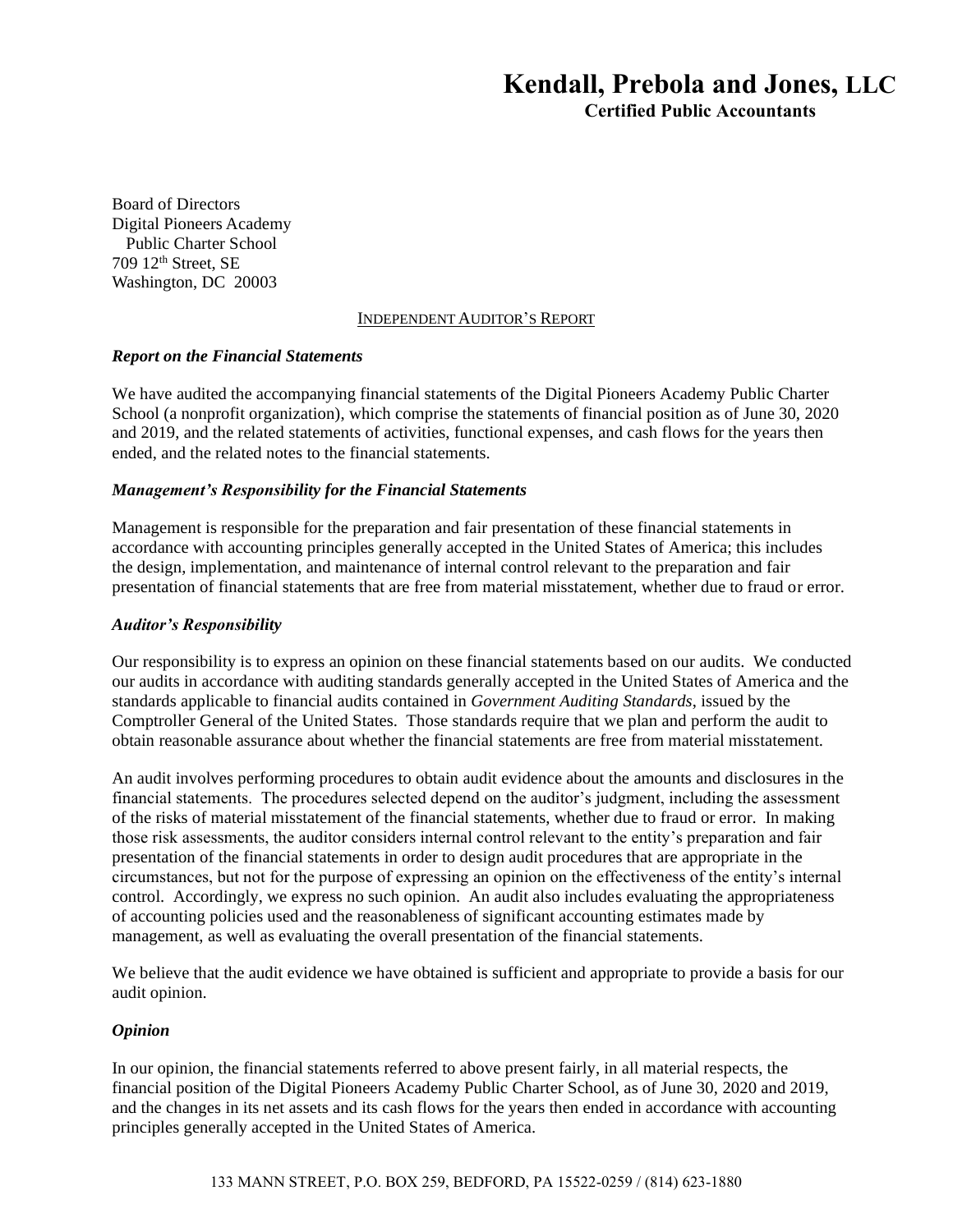#### *Other Matters*

#### Other Information

We have audited the financial statements of the Digital Pioneers Academy Public Charter School as of and for the years ended June 30, 2020 and 2019, and our report thereon dated November 20, 2020, expressed an unmodified opinion on those financial statements. Our audit was conducted for the purpose of forming an opinion on the financial statements as a whole. The schedule of contracts awarded in excess of \$25,000, which is the responsibility of management, is presented for the purpose of additional analysis and is not a required part of the financial statements. Such information has not been subjected to the auditing procedures applied in the audit of the financial statements, and, accordingly, we do not express an opinion or provide any assurance on it.

### *Other Reporting Required by Government Auditing Standards*

In accordance with *Government Auditing Standards*, we have also issued our report dated November 20, 2020, on our consideration of the Digital Pioneers Academy Public Charter School's internal control over financial reporting and on our tests of its compliance with certain provisions of laws, regulations, contracts and grant agreements and other matters. The purpose of that report is solely to describe the scope of our testing on internal control over financial reporting and compliance and the results of that testing, and not to provide an opinion on the effectiveness of the Digital Pioneers Academy Public Charter School's internal control over financial reporting or on compliance. That report is an integral part of an audit performed in accordance with *Government Auditing Standards* in considering the Digital Pioneers Academy Public Charter School's internal control over financial reporting and compliance.

Kendall, Prebola and Jones

Kendall, Prebola and Jones Certified Public Accountants

Bedford, Pennsylvania November 20, 2020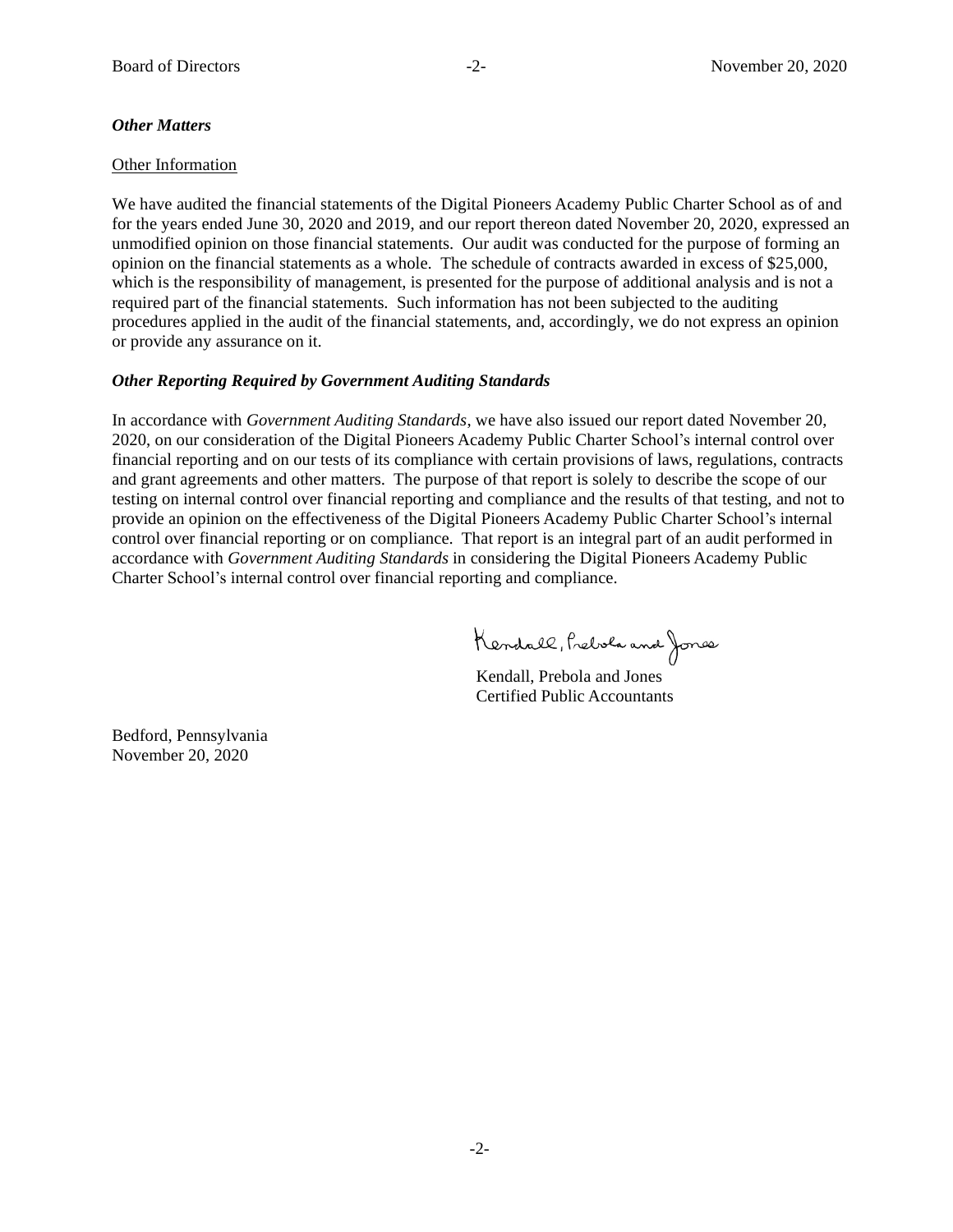### DIGITAL PIONEERS ACADEMY PUBLIC CHARTER SCHOOL COMPARATIVE STATEMENTS OF FINANCIAL POSITION JUNE 30, 2020 AND 2019

|                                                         | June 30, 2020      | June 30, 2019           |
|---------------------------------------------------------|--------------------|-------------------------|
| <b>ASSETS</b>                                           |                    |                         |
| <b>Current Assets:</b>                                  |                    |                         |
| Cash and Cash Equivalents<br><b>Accounts Receivable</b> | \$<br>904,524      | \$<br>107,398           |
| Promises Receivable                                     | 137,188<br>300,000 | 6,731<br>305,762        |
| Prepaid Expenses                                        | 78,621             | 68,216                  |
|                                                         |                    |                         |
| <b>Total Current Assets</b>                             | \$<br>1,420,333    | \$<br>488,107           |
| <b>Fixed Assets:</b>                                    |                    |                         |
| Furniture, Fixtures and Equipment                       | \$<br>407,059      | \$<br>223,260           |
| Computers                                               | 197,597            | 103,502                 |
| <b>Classroom Equipment</b>                              | 25,360             | 25,360                  |
| Leasehold Improvements                                  | 600,647            | 535,756                 |
| Less: Accumulated Depreciation and Amortization         | (293,598)          | (585, 057)              |
| <b>Total Fixed Assets</b>                               | \$<br>937,065      | 302,821<br>\$           |
| Other Assets:                                           |                    |                         |
| Deposits                                                | \$<br>20,000       | 12,886<br>\$            |
| <b>Total Other Assets</b>                               | \$<br>20,000       | 12,886<br>\$            |
| TOTAL ASSETS                                            | 2,377,398<br>S.    | \$<br>803,814           |
| <b>LIABILITIES AND NET ASSETS</b>                       |                    |                         |
| <b>Current Liabilities:</b>                             |                    |                         |
| Accounts Payable and Accrued Expenses                   | \$<br>338,233      | \$<br>222,371           |
| <b>Interest Payable</b>                                 | 1,997              | 4,283                   |
| <b>Accrued Salaries</b>                                 |                    | 23,813                  |
| Payroll Taxes and Related Liabilities                   |                    | 4,408                   |
| Refundable Adevance                                     | 440,600            |                         |
| Deferred Revenue - Current Portion                      | 3,400              | 3,825                   |
| Current Portion - Loans Payable                         | 6,260              | 377,731                 |
| Current Portion - Financing Lease Payable               | 6,810              | 7,033                   |
| <b>Total Current Liabilities</b>                        | \$<br>797,300      | \$<br>643,464           |
| Long-Term Liabilities:                                  |                    |                         |
| Deferred Revenue                                        | \$<br>850          | \$<br>3,825             |
| Deferred Rent Abatement                                 | 445,108            |                         |
| Financing Lease Payable                                 | 24,087             | 30,566                  |
| Loans Payable                                           | 929,875            |                         |
| Less: Current Portion                                   | (13,070)           | (7,033)                 |
| <b>Total Long-Term Liabilities</b>                      | 1,386,850<br>\$    | $\frac{1}{2}$<br>27,358 |
| <b>Total Liabilities</b>                                | \$<br>2,184,150    | \$<br>670,822           |
| Net Assets:                                             |                    |                         |
| Without Donor Restrictions (Deficit)                    | \$<br>(106, 752)   | \$<br>(117,008)         |
| <b>With Donor Restrictions</b>                          | 300,000            | 250,000                 |
|                                                         |                    |                         |
| <b>Total Net Assets</b>                                 | 193,248<br>\$      | 132,992<br>\$           |
| TOTAL LIABILITIES AND NET ASSETS                        | 2,377,398          | \$<br>803,814           |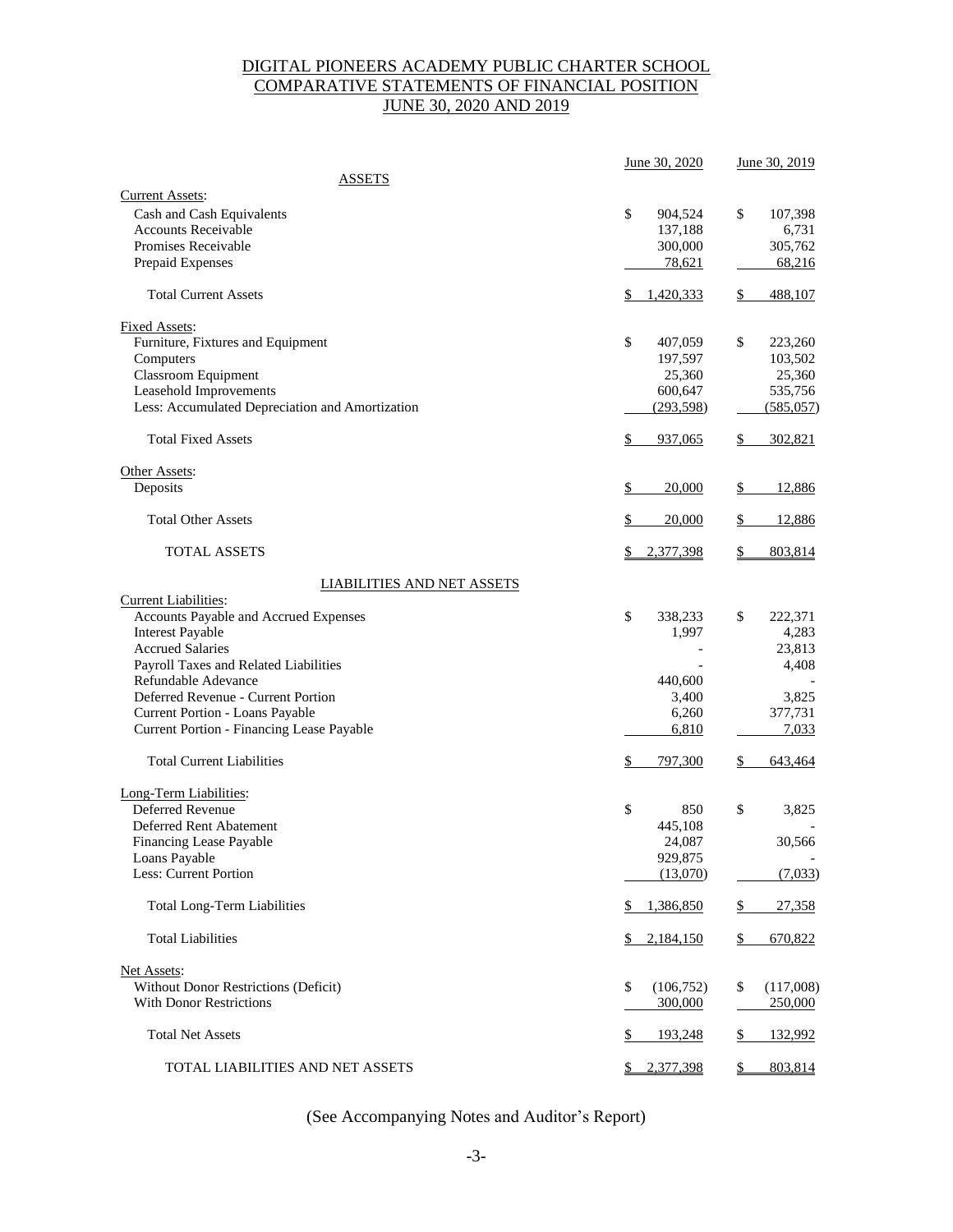### DIGITAL PIONEERS ACADEMY CHARTER SCHOOL COMPARATIVE STATEMENTS OF ACTIVITIES FOR THE YEARS ENDED JUNE 30, 2020 AND 2019

|                                             |                                  | June 30, 2020                 |                 |                                  |                               |                  |
|---------------------------------------------|----------------------------------|-------------------------------|-----------------|----------------------------------|-------------------------------|------------------|
|                                             | Without<br>Donor<br>Restrictions | With<br>Donor<br>Restrictions | Total           | Without<br>Donor<br>Restrictions | With<br>Donor<br>Restrictions | Total            |
| Revenues, Gains, and Other Support:         |                                  |                               |                 |                                  |                               |                  |
| Tuition - Per Pupil Funding Allocation      | $\mathbb{S}$<br>4,007,208        | $\mathcal{S}$                 | \$<br>4,007,208 | \$<br>1,792,212                  | \$                            | \$<br>1,792,212  |
| Tuition - Facilities Allowance              | 800,400                          |                               | 800,400         | 391,560                          |                               | 391,560          |
| <b>Contributions - Federal Awards</b>       | 529,666                          |                               | 529,666         | 781,317                          |                               | 781,317          |
| <b>Contributions - State Awards</b>         | 41,300                           |                               | 41,300          | 5,396                            |                               | 5,396            |
| <b>Foundation Grants</b>                    | 849,820                          | 303,649                       | 1,153,469       | 367,500                          | 502,500                       | 870,000          |
| Contributions                               | 24,578                           |                               | 24,578          | 8,487                            | 12,500                        | 20,987           |
| <b>Student Activity Fees</b>                | 8,801                            |                               | 8,801           |                                  |                               |                  |
| <b>Donated Services</b>                     |                                  |                               |                 | 18,000                           |                               | 18,000           |
| Interest                                    | 5,297                            |                               | 5,297           | 3,768                            |                               | 3,768            |
| Net Assets Released from Restrictions -     |                                  |                               |                 |                                  |                               |                  |
| <b>Satisfaction of Program Restrictions</b> | 253,649                          | (253, 649)                    |                 | 450,057                          | (450, 057)                    |                  |
| Total Revenues, Gains and Other Support     | 6,520,719                        | 50,000                        | 6,570,719       | 3,818,297                        | 64,943                        | 3,883,240        |
| <b>Expenses and Losses:</b>                 |                                  |                               |                 |                                  |                               |                  |
| <b>Educational Services</b>                 | 5,673,064<br>\$                  | $\boldsymbol{\mathsf{S}}$     | \$<br>5,673,064 | \$<br>3,800,115                  | $\mathcal{S}$                 | 3,800,115<br>\$  |
| General and Administrative                  | 814,852                          | $\overline{a}$                | 814,852         | 482,582                          |                               | 482,582          |
| Fundraising                                 | 22,547                           |                               | 22,547          | 12,409                           |                               | 12,409           |
| <b>Total Expenses</b>                       | 6,510,463<br>\$                  |                               | \$<br>6,510,463 | <u>\$</u><br>4,295,106           |                               | \$<br>4,295,106  |
| Loss on Abandonment of Furniture, Equipment |                                  |                               |                 |                                  |                               |                  |
| and Leasehold Improvements                  |                                  |                               |                 | 70,316                           |                               | 70,316           |
| <b>Total Expenses and Losses</b>            | 6,510,463<br>\$                  |                               | 6,510,463<br>\$ | 4,365,422<br><u>\$</u>           |                               | 4,365,422<br>\$  |
| <b>Changes in Net Assets</b>                | 10,256<br>\$                     | \$<br>50,000                  | \$<br>60,256    | \$<br>(547, 125)                 | \$<br>64,943                  | (482, 182)<br>\$ |
| Net Assets, Beginning of Year               | (117,008)                        | 250,000                       | 132,992         | 430,117                          | 185,057                       | 615,174          |
| Net Assets, End of Year (Deficit)           | (106, 752)<br>\$                 | 300,000                       | 193,248         | \$<br>(117,008)                  | 250,000                       | 132,992          |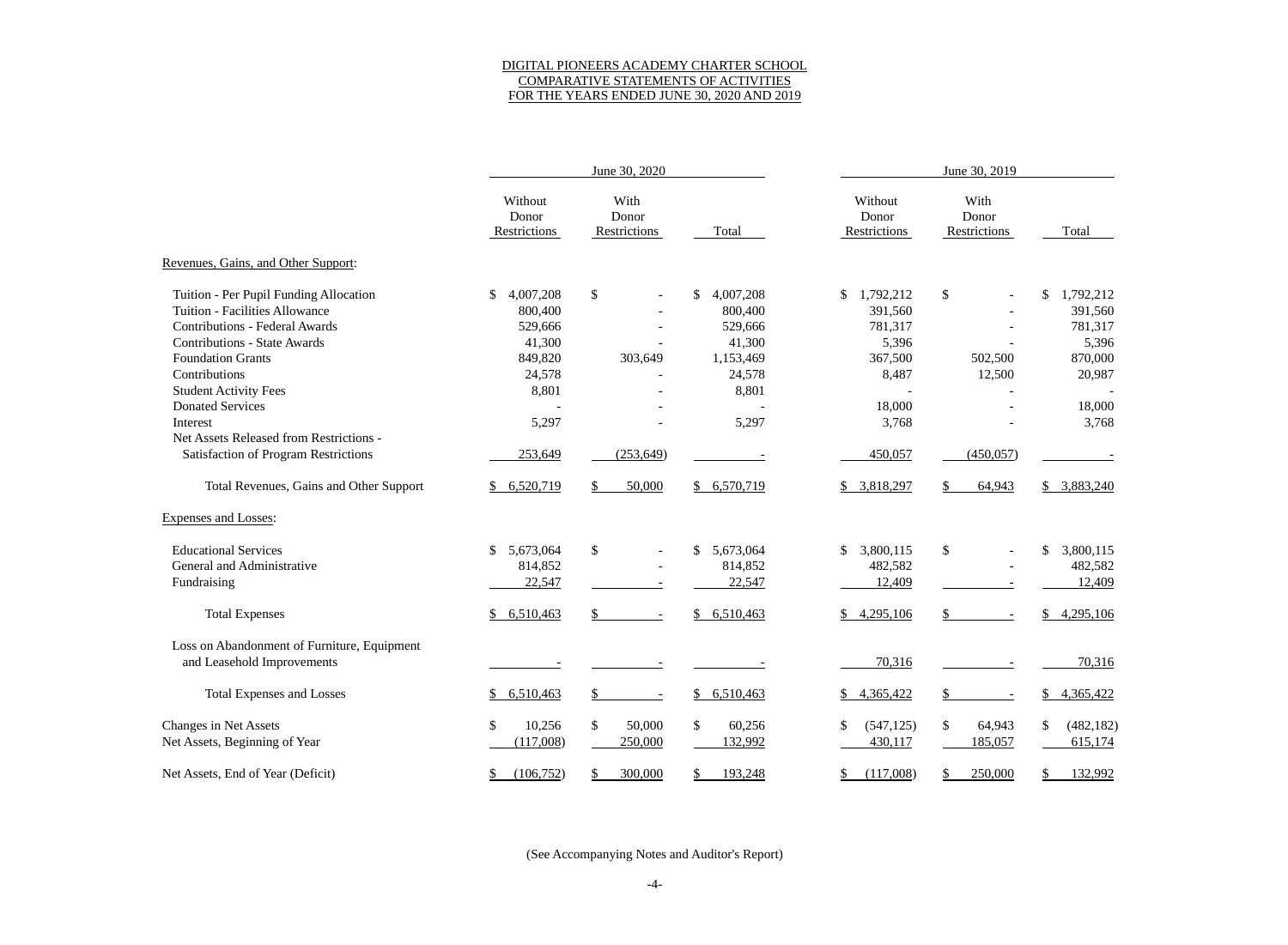#### DIGITAL PIONEERS ACADEMY PUBLIC CHARTER SCHOOL COMPARATIVE STATEMENTS OF FUNCTIONAL EXPENSES FOR THE YEARS ENDED JUNE 30, 2020 AND 2019

|                                              | June 30, 2020 |              |                         |               |                               |               |             |              | June 30, 2019 |               |                         |               |                               |               |             |
|----------------------------------------------|---------------|--------------|-------------------------|---------------|-------------------------------|---------------|-------------|--------------|---------------|---------------|-------------------------|---------------|-------------------------------|---------------|-------------|
|                                              | Total         |              | Educational<br>Services |               | General and<br>Administrative |               | Fundraising |              | Total         |               | Educational<br>Services |               | General and<br>Administrative |               | Fundraising |
| Personnel, Salaries and Benefits:            |               |              |                         |               |                               |               |             |              |               |               |                         |               |                               |               |             |
| Leadership Salaries                          | \$<br>273,918 |              | 70,575<br>\$            | $\mathcal{S}$ | 191,580                       | $\mathcal{S}$ | 11,763      | \$           | 654,500       | $\mathcal{S}$ | 511,170                 | -\$           | 136,481                       | $\mathbb{S}$  | 6,849       |
| <b>Teaching Staff Salaries</b>               | 1,413,503     |              | 1,413,503               |               |                               |               |             |              | 738,945       |               | 738,945                 |               |                               |               |             |
| <b>Student and Family Support Salaries</b>   | 736,674       |              | 736,674                 |               |                               |               |             |              | 208,979       |               | 208,979                 |               |                               |               |             |
| <b>Business and Operations Salaries</b>      | 328,997       |              | 191,629                 |               | 134,968                       |               | 2,400       |              | 94,708        |               | 92,938                  |               | 1,770                         |               |             |
| <b>Employee Benefits</b>                     | 187,024       |              | 162,184                 |               | 23,757                        |               | 1,083       |              | 128,796       |               | 117,784                 |               | 10,492                        |               | 520         |
| Payroll Taxes                                | 237,470       |              | 205,930                 |               | 30,165                        |               | 1,375       |              | 140,628       |               | 128,605                 |               | 11,456                        |               | 567         |
| <b>Staff Development Costs</b>               | 326,247       |              | 282,916                 |               | 41,442                        |               | 1,889       |              | 256,190       |               | 234,286                 |               | 20,870                        |               | 1,034       |
| Other Staff-Related Expenses                 | 229,792       |              | 211,756                 |               | 17,632                        |               | 404         |              | 180,454       |               | 165,026                 |               | 14,700                        |               | 728         |
| Total Personnel, Salaries and Benefits       | 3,733,625     |              | 3,275,167               |               | 439,544                       |               | 18,914      |              | 2,403,200     |               | 2,197,733               | -S            | 195,769                       |               | 9,698       |
| <b>Direct Student Costs:</b>                 |               |              |                         |               |                               |               |             |              |               |               |                         |               |                               |               |             |
| <b>Textbooks and Assessment Materials</b>    | 47,899<br>\$  |              | 47,899<br>$\mathbb{S}$  | $\mathcal{S}$ |                               | $\mathbb{S}$  |             | $\mathbb{S}$ | 21,250        | $\mathbb{S}$  | 21,250                  | $\mathcal{S}$ |                               | <sup>\$</sup> |             |
| Food Service                                 | 182,616       |              | 182,616                 |               |                               |               |             |              | 202,406       |               | 202,406                 |               |                               |               |             |
| <b>Student Supplies and Materials</b>        | 168,116       |              | 168,116                 |               |                               |               |             |              | 49,320        |               | 49,320                  |               |                               |               |             |
| <b>Contracted Instruction Fees</b>           | 177,001       |              | 177,001                 |               |                               |               |             |              | 201,997       |               | 201,997                 |               |                               |               |             |
| <b>Special Education Contracted Services</b> | 89,713        |              | 89,713                  |               |                               |               |             |              | 41,041        |               | 41,041                  |               |                               |               |             |
| Field Trips                                  | 21,868        |              | 21,868                  |               |                               |               |             |              | 44,498        |               | 44,498                  |               |                               |               |             |
| Other Student Costs                          | 24,601        |              | 24,601                  |               |                               |               |             |              | 123,607       |               | 123,607                 |               |                               |               |             |
| <b>Total Direct Student Costs</b>            | 711,814       |              | 711,814                 |               |                               |               |             |              | 684,119       |               | 684,119                 |               |                               |               |             |
| <b>Occupancy Costs:</b>                      |               |              |                         |               |                               |               |             |              |               |               |                         |               |                               |               |             |
| Rent                                         | 939,275<br>\$ | $\mathbb{S}$ | 853,782                 | $\mathcal{S}$ | 83,576                        | $\mathbb{S}$  | 1,917       | $\mathbb{S}$ | 100,957       | $\mathbb{S}$  | 95,332                  | $\mathcal{S}$ | 5,318                         | $\mathbb{S}$  | 307         |
| <b>Contracted Building Services</b>          | 117,938       |              | 107,203                 |               | 10,494                        |               | 241         |              | 87,611        |               | 82,730                  |               | 4,615                         |               | 266         |
| Utilities                                    | 197,800       |              | 179,796                 |               | 17,600                        |               | 404         |              | 11,358        |               | 10,725                  |               | 598                           |               | 35          |
| Maintenance and Improvements                 | 32,182        |              | 29,252                  |               | 2,864                         |               | 66          |              | 15,279        |               | 14,428                  |               | 805                           |               | 46          |
| <b>Interest Expense</b>                      | 39,208        |              | 35,639                  |               | 3,489                         |               | 80          |              | 25,651        |               |                         |               | 25,651                        |               |             |
| Depreciation - Building                      | 123,024       |              | 111,826                 |               | 10,947                        |               | 251         |              | 446,463       |               | 421,589                 |               | 23,518                        |               | 1,356       |
| <b>Total Occupancy Costs</b>                 | 1,449,427     |              | 1,317,498               |               | 128,970                       |               | 2,959       |              | 687,319       |               | 624,804                 |               | 60,505                        |               | 2,010       |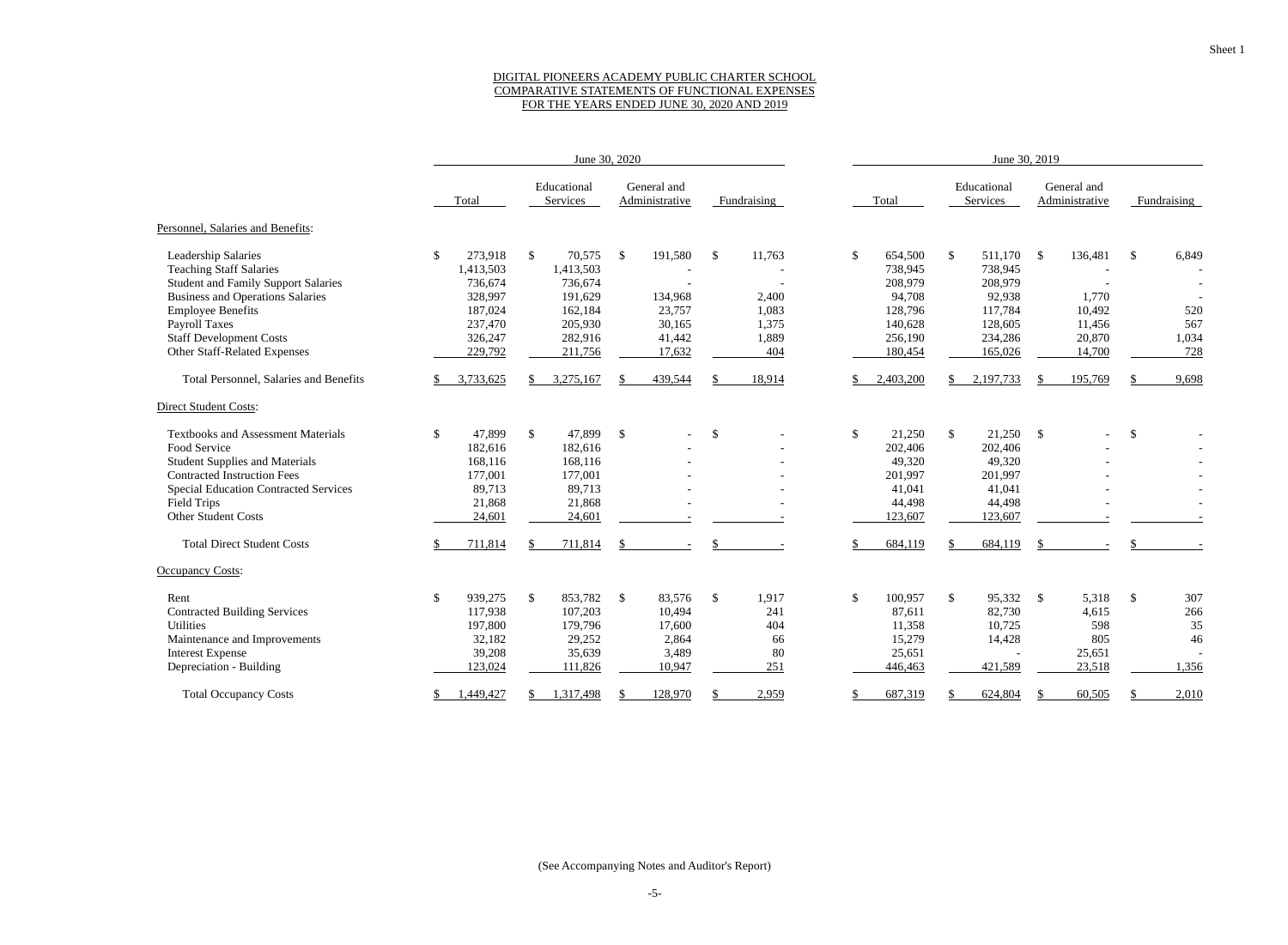#### DIGITAL PIONEERS ACADEMY PUBLIC CHARTER SCHOOL COMPARATIVE STATEMENTS OF FUNCTIONAL EXPENSES FOR THE YEARS ENDED JUNE 30, 2020 AND 2019

|                                         |              |              | June 30, 2020           |               |                               |               |             |              |               | June 30, 2019           |    |                               |              |             |
|-----------------------------------------|--------------|--------------|-------------------------|---------------|-------------------------------|---------------|-------------|--------------|---------------|-------------------------|----|-------------------------------|--------------|-------------|
|                                         | Total        |              | Educational<br>Services |               | General and<br>Administrative |               | Fundraising | Total        |               | Educational<br>Services |    | General and<br>Administrative |              | Fundraising |
| Office Expenses:                        |              |              |                         |               |                               |               |             |              |               |                         |    |                               |              |             |
| <b>Equipment Rental and Maintenance</b> | \$<br>21,781 | $\mathbb{S}$ | 19,799                  | $\mathcal{S}$ | 1,938                         | \$            | 44          | \$<br>14,924 | <sup>\$</sup> | $14,093$ \$             |    | 786                           | $\mathbb{S}$ | 45          |
| Office Supplies and Materials           | 43,007       |              | 39,092                  |               | 3,827                         |               | 88          | 105,494      |               | 99,617                  |    | 5,556                         |              | 321         |
| Postage and Shipping                    | 52           |              | 47                      |               |                               |               |             | 1,503        |               | 1,419                   |    | 79                            |              | 5           |
| Computer and Related                    | 67,620       |              | 61,465                  |               | 6,017                         |               | 138         | 31,802       |               | 27,032                  |    | 4,770                         |              |             |
| Professional Services                   | 217,803      |              | 17,640                  |               | 200,163                       |               |             | 193,954      |               | 14,540                  |    | 179,414                       |              |             |
| Office Printing and Copying             | 4,274        |              | 3,885                   |               | 380                           |               | 9           | 6,538        |               | 6,174                   |    | 344                           |              | 20          |
| Telecommunications                      | 33,839       |              | 30,759                  |               | 3,011                         |               | 69          | 18,371       |               | 17,347                  |    | 968                           |              | 56          |
| <b>Staff Travel</b>                     | 8,877        |              | 8,069                   |               | 790                           |               | 18          | 15,368       |               | 14,512                  |    | 809                           |              | 47          |
| <b>Total Office Expenses</b>            | 397,253      |              | 180,756                 |               | 216,131                       |               | 366         | 387,954      |               | 194,734                 | -S | 192,726                       |              | 494         |
| <b>General Expenses:</b>                |              |              |                         |               |                               |               |             |              |               |                         |    |                               |              |             |
| <b>Authorizer Fee</b>                   | \$<br>48,455 | $\mathbb{S}$ | 41,187                  | $\mathbb{S}$  | 7,268                         | $\mathsf{\$}$ |             | \$<br>26,766 | -S            | $22,751$ \$             |    | 4,015                         | $\mathbb{S}$ |             |
| Insurance                               | 29,628       |              | 26,932                  |               | 2,636                         |               | 60          | 17,305       |               |                         |    | 17,305                        |              |             |
| <b>Moving Expenses</b>                  | 9,476        |              | 9,476                   |               | $\overline{\phantom{a}}$      |               |             | 11,500       |               | 11,500                  |    |                               |              |             |
| <b>Depreciation Expense</b>             | 121,272      |              | 110,234                 |               | 10,790                        |               | 248         | 68,278       |               | 64,474                  |    | 3,597                         |              | 207         |
| Other General Expenses                  | 9,513        |              |                         |               | 9,513                         |               |             | 8,665        |               |                         |    | 8,665                         |              |             |
| <b>Total General Expenses</b>           | 218,344      |              | 187,829                 |               | 30,207                        |               | 308         | 132,514      |               | 98,725                  | -S | 33,582                        |              | 207         |
| TOTAL FUNCTIONAL EXPENSES               | 6,510,463    |              | 5,673,064               |               | 814,852                       |               | 22,547      | 4,295,106    |               | 3,800,115               |    | 482,582                       |              | 12,409      |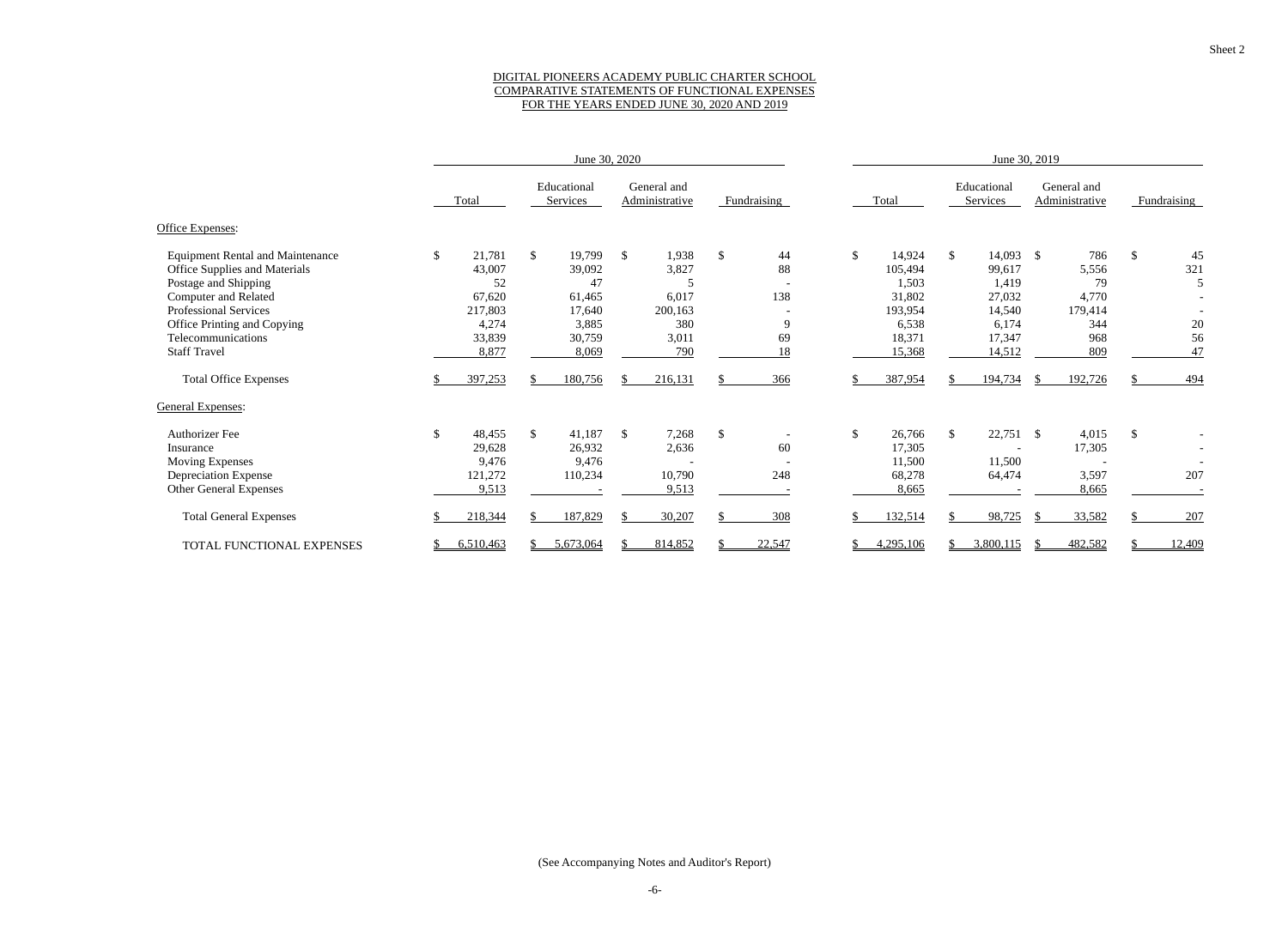### DIGITAL PIONEERS ACADEMY PUBLIC CHARTER SCHOOL COMPARATIVE STATEMENTS OF CASH FLOWS FOR THE YEARS ENDED JUNE 30, 2020 AND 2019

|                                                                       |     | June 30, 2020 | June 30, 2019 |            |  |  |
|-----------------------------------------------------------------------|-----|---------------|---------------|------------|--|--|
| <b>Cash Flows from Operating Activities:</b><br>Changes in Net Assets | \$  | 60,256        | \$            | (482, 182) |  |  |
|                                                                       |     |               |               |            |  |  |
| Adjustments to Reconcile Changes in Net Assets                        |     |               |               |            |  |  |
| to Net Cash Flows from Operating Activities:                          |     |               |               |            |  |  |
| Depreciation and Amortization                                         |     | 244,296       |               | 514,741    |  |  |
| Unusual Item - Loss on Fixed Asset Abandonment                        |     |               |               | 70,316     |  |  |
| Loan Fees Amortization - Interest                                     |     | 10,305        |               | 3,000      |  |  |
| Accounts Receivable - (Increase)/Decrease                             |     | (130, 457)    |               | (6,731)    |  |  |
| Promises Receivable - (Increase)/Decrease                             |     | 5,762         |               | (75, 129)  |  |  |
| Prepaid Expenses - (Increase)/Decrease                                |     | (10, 405)     |               | (59, 840)  |  |  |
| Deposits - (Increase)/Decrease                                        |     | (7,114)       |               | 3,847      |  |  |
| Accounts Payable and Accrued Expenses - Increase/(Decrease)           |     | 115,862       |               | 100,344    |  |  |
| Interest Payable - Increase/(Decrease)                                |     | (2,286)       |               | 4,283      |  |  |
| Accrued Salaries - Increase/(Decrease)                                |     | (23, 813)     |               | 23,813     |  |  |
| Payroll Taxes and Related Liabilities - Increase/(Decrease)           |     | (4, 408)      |               | 4,408      |  |  |
| Refundable Advance - Increase/(Decrease)                              |     | 440,600       |               |            |  |  |
| Deferred Revenues - Increase/(Decrease)                               |     | (3,400)       |               | 4,306      |  |  |
| Deferred Rent Abatement - Increase/(Decrease)                         |     | 445,108       |               |            |  |  |
| Net Cash Flows from Operating Activities                              | \$. | 1,140,306     | $\frac{1}{2}$ | 105,176    |  |  |
| <b>Cash Flows from Investing Activities:</b>                          |     |               |               |            |  |  |
| <b>Purchase of Fixed Assets</b>                                       | \$  | (878, 541)    | \$            | (846,502)  |  |  |
| Net Cash Flows from Investing Activities                              | \$  | (878, 541)    | \$            | (846, 502) |  |  |
| <b>Cash Flows from Financing Activities:</b>                          |     |               |               |            |  |  |
| Proceeds on Financing Lease                                           | \$  |               | \$            | 34,709     |  |  |
| Payments made on Financing Lease                                      |     | (6, 478)      |               | (4, 143)   |  |  |
| Proceeds on Loans                                                     |     | 966,400       |               | 600,000    |  |  |
| Principal Payments on Loan                                            |     | (380, 731)    |               | (219, 269) |  |  |
| Payments for Loan Financing Costs                                     |     | (43,830)      |               | (6,000)    |  |  |
| Net Cash Flows from Financing Activities                              | S   | 535,361       | \$            | 405,297    |  |  |
| Net (Decrease) in Cash and Cash Equivalents                           | \$  | 797,126       | \$            | (336,029)  |  |  |
| Cash and Cash Equivalents, Beginning of Year                          |     | 107,398       |               | 443,427    |  |  |
| Cash and Cash Equivalents, End of Year                                | \$  | 904,524       | \$            | 107,398    |  |  |

#### Supplemental Disclosures:

- a) There were no income taxes paid during the years ended June 30, 2020 or 2019.
- b) Interest in the amount of \$31,190 and \$18,368 was paid during the years ended June 30, 2020 and 2019, respectively.

#### Non-Cash Activities:

a) During the year ended June 30, 2019, the Charter School purchased a Toshiba Copier in the amount of \$34,709 by financing through a lease.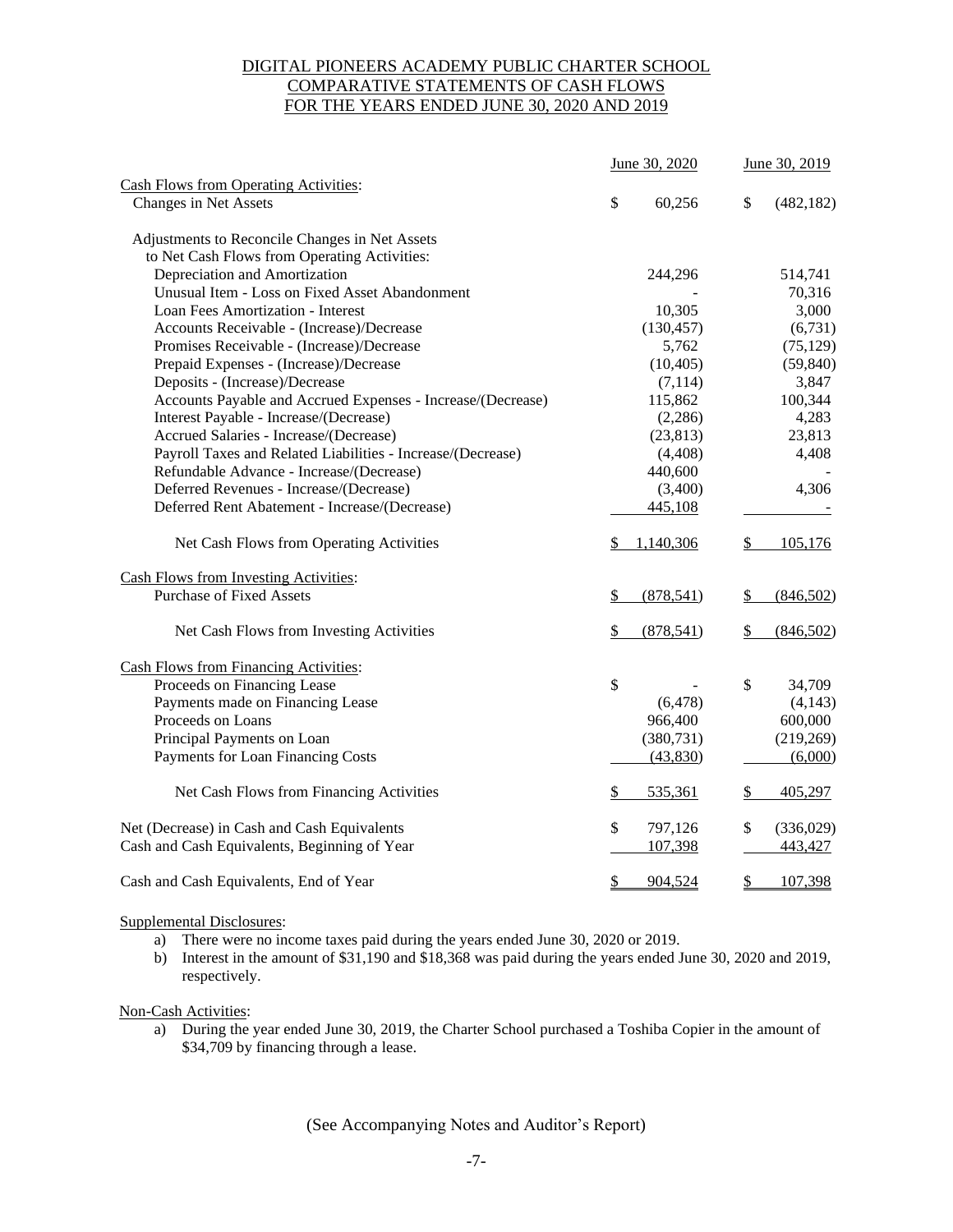### 1. ORGANIZATION:

Digital Pioneers Academy Public Charter School (the Charter School), a District of Columbia Notfor-Profit organization, was incorporated on January 25, 2017, exclusively for educational purposes. The Charter School's mission is to develop the next generation of innovators. The Charter School prepares students to meet or exceed the highest academic standards, while cultivating the strength of character necessary to both graduate from four-year colleges and thrive in 21<sup>st</sup> century careers.

The Charter School's primary sources of support are local appropriations for charter schools from the District of Columbia. The Charter School also receives federal entitlement funding through the Office of the State Superintendent of Education.

### 2. SUMMARY OF SIGNIFICANT ACCOUNTING POLICIES:

The significant accounting policies of the Charter School are summarized below:

### (a) Basis of Accounting and Presentation:

The accompanying financial statements have been prepared on the accrual basis of accounting, which presents financial position, activities, functional expenses, and cash flows in accordance with accounting principles generally accepted in the United States of America.

### (b) Revenue Recognition:

### **Contributions**

 The Organization has implemented the new accounting and reporting standards surrounding contributions. These new standards affect financial statement reporting and disclosures included within the body of the financial statements. The new standards promulgate clarity for distinguishing between exchange transactions and those of a non-reciprocal arrangement leading to a contribution, while providing rules and guidance on what constitutes an underlying condition that may be associated with a contribution.

Contributions received are recorded as net assets without donor restrictions or net assets with donor restrictions, depending on the existence and/or nature of any donor-imposed restrictions. When a restriction expires (that is, when a stipulated time restriction ends or purpose restriction is accomplished), net assets with donor restrictions are reclassified to net assets without donor restrictions and reported in the statement of activities as net assets released from restrictions.

Conditional contributions are determined on the basis of whether or not an underlying agreement includes both a barrier that must be overcome and either a right of return of assets transferred or a right of release of a promisor's obligation to transfer assets. If both exist, then the contribution is conditional.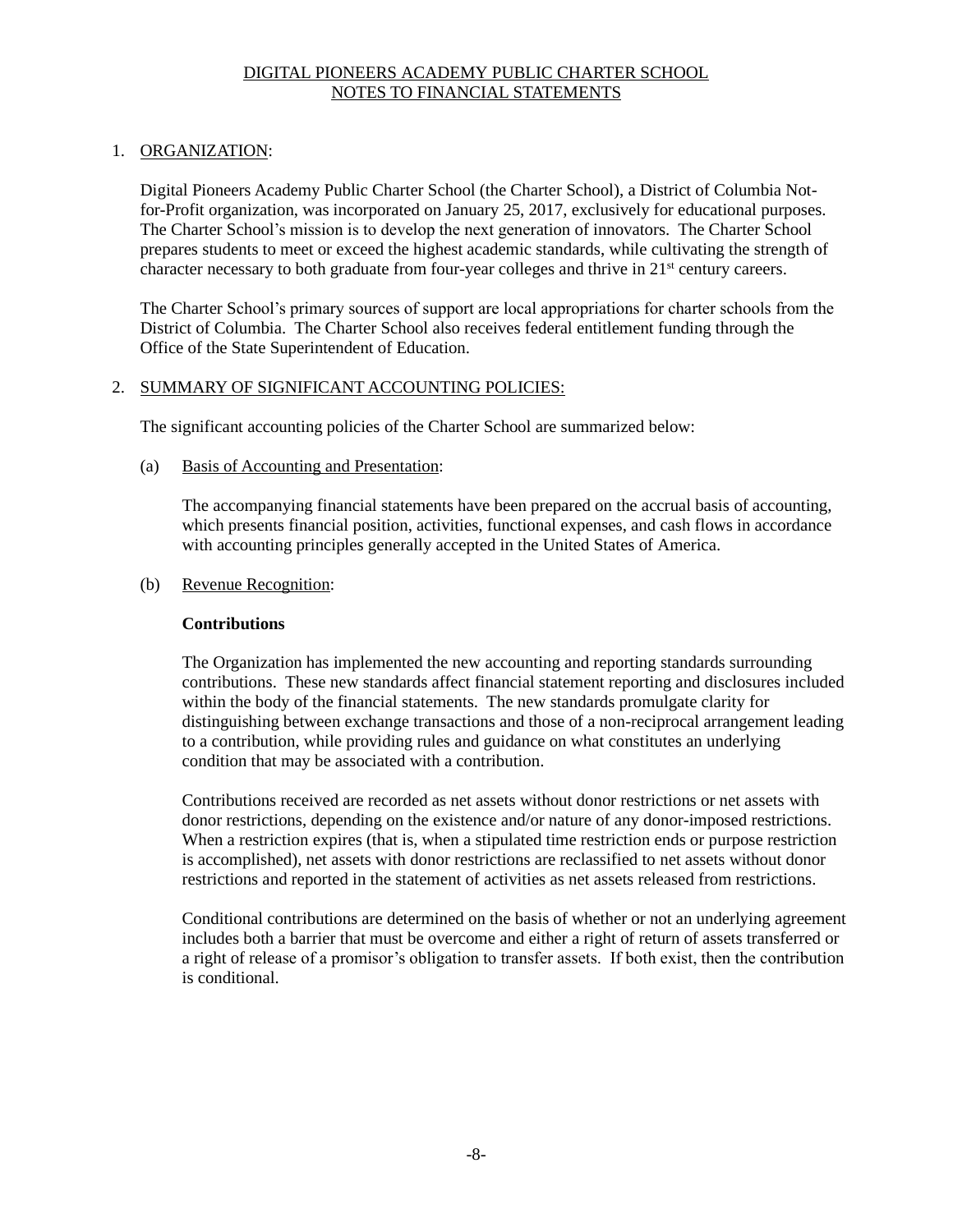### 2. SUMMARY OF SIGNIFICANT ACCOUNTING POLICIES: (Continued)

#### (b) Revenue Recognition: (Continued)

#### **Contributions** (Continued)

Barriers include and are not limited to:

- Measurable performance-related barrier(s) (e.g., specified level of service, specific output, or outcome, matching requirement);
- Extent to which a stipulation limits discretion on conduct of activity (e.g., qualifying expenses, specific protocols); and
- Extent to which a stipulation is related to the purpose of the agreement (excludes administrative or trivial).

Conditional contributions are not recognized as revenue until they become unconditional, that is, until all conditions on which they depend are substantially met. Therefore, any respective advance payments received are recorded as a refundable advance and subsequently recognized as contribution revenue when the underlying conditions are fulfilled.

Contributed property and equipment are recorded at fair value at the date of donation. Contributions with donor-imposed stipulations regarding how long the contributed assets must be used are recorded as net assets with donor restrictions; otherwise, the contributions are recorded as net assets without donor restrictions.

Unconditional promises to give that are expected to be collected within one year are recorded at their net realizable value. Unconditional promises to give that are expected to be collected in future years are recorded at the present value of their estimated future cash flows. The discounts on those amounts are computed using risk-adjusted interest rates applicable to the years in which the promises are received.

Amortization of the discount is recorded as additional contribution revenue in accordance with donor-imposed restriction, if any, on the contribution. An allowance for uncollectible contributions receivable is provided based upon management's judgement, including such factors as prior collection history and type of contribution.

### **Federal and Charter School Funding**

The Charter School receives a student allocation from the District of Columbia, as well as federal funding to cover the cost of academic expenses. The student allocation is on a per pupil basis and includes the academic year funding, special education funding, and a facilities allotment. The Charter School recognizes this funding in the year in which the school term is conducted. Funding received in advance of the school term is recorded as deferred revenue. Federal entitlements are recognized based on the allowable costs incurred.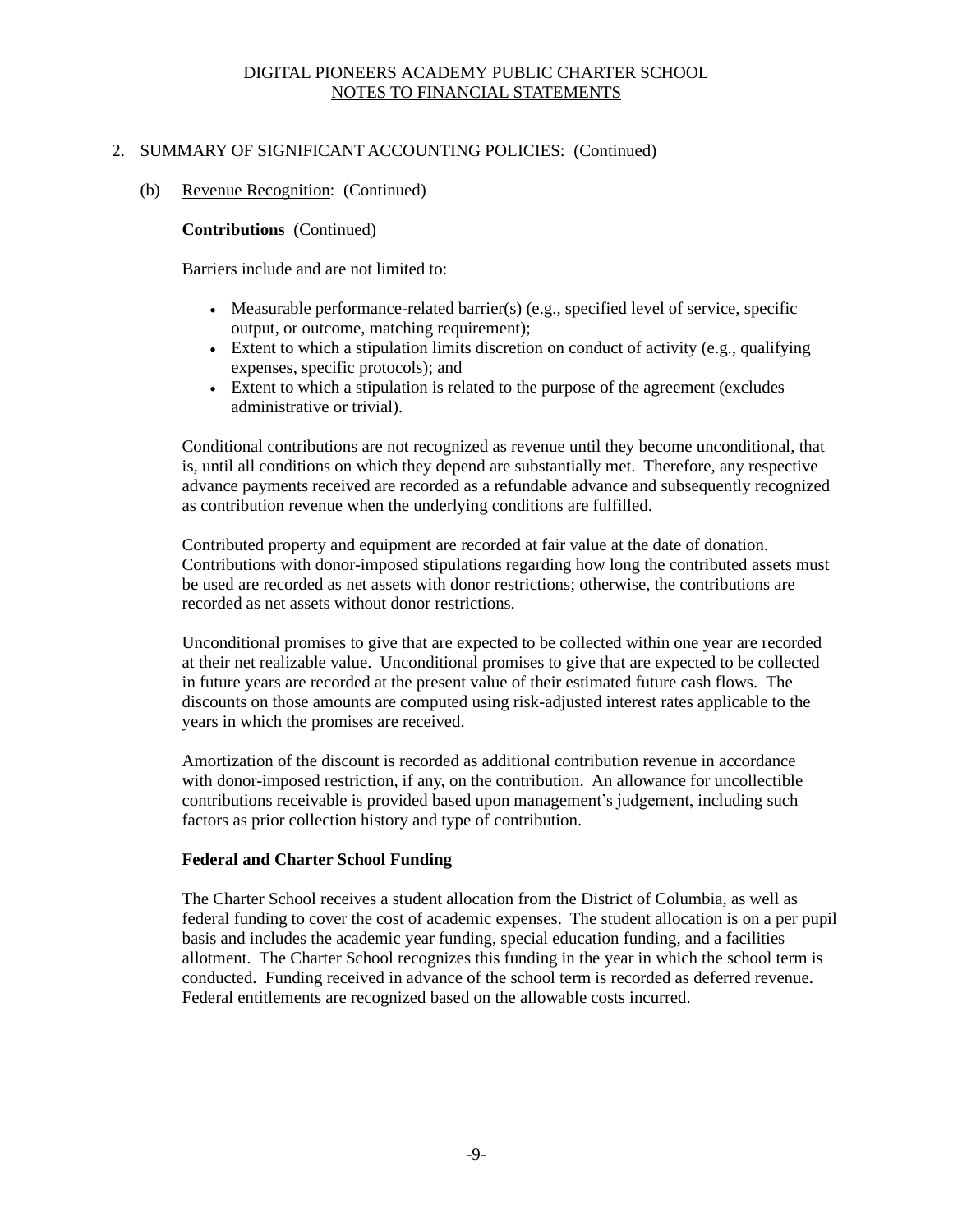### 2. SUMMARY OF SIGNIFICANT ACCOUNTING POLICIES: (Continued)

### (c) Corporate Taxes:

The Charter School is exempt from federal and state income taxes (other than on unrelated business income) under the provisions of Section  $501(c)(3)$  of the Internal Revenue Code and similar state income tax laws. The Charter School has been classified as other than a private foundation under Section  $509(a)(1)$  of the Internal Revenue Code and accordingly contributions to the Charter School qualify as a charitable tax deduction by the contributor under Section  $170(b)(i)(A)(ii)$ . The Charter School did not have any net unrelated business income for the year ended June 30, 2020.

The Charter School is also exempt from District of Columbia sales and personal property taxes.

### (d) Government Grants:

The Charter School receives grants from federal governmental agencies for the purpose of providing a social benefit to the general public. Pursuant to the implementation of the accounting standard ASU No. 2018-08, government grants are classified as conditional contributions when the award includes both a barrier that must be overcome for the Charter School to be entitled to the assets transferred, and a right of return for the transferred assets exists. Contribution income is recognized based on the total costs incurred. Promises receivables are recorded to the extent unreimbursed expenses have been incurred for the purposes specified by the granting agency. Funds received in advance, and those that are unexpended at year-end, are reflected as a refundable advance.

(e) Net Assets:

The Charter School reports information regarding its financial position and activities according to two classes of net assets. Net assets and revenues, expenses, gains, and losses are classified based on the existence or absence of restrictions on use that are placed by the donor. Accordingly, net assets of the Charter School and changes therein are classified and reported as follows:

### **Net Assets without Donor Restrictions**

Net assets without donor restrictions are resources available to support operations and over which the Board of Directors has discretionary control. The only limits on the use of these net assets are the broad limits resulting from the Charter School's purpose, the environment in which it operates, the purposes specified in its corporate documents and its application for taxexempt status, and any limits resulting from contractual agreements that are entered into in the course of its operations.

From time to time, the Board of Directors designates a portion of the Charter School's unrestricted net assets for purposes that are of importance to the organization.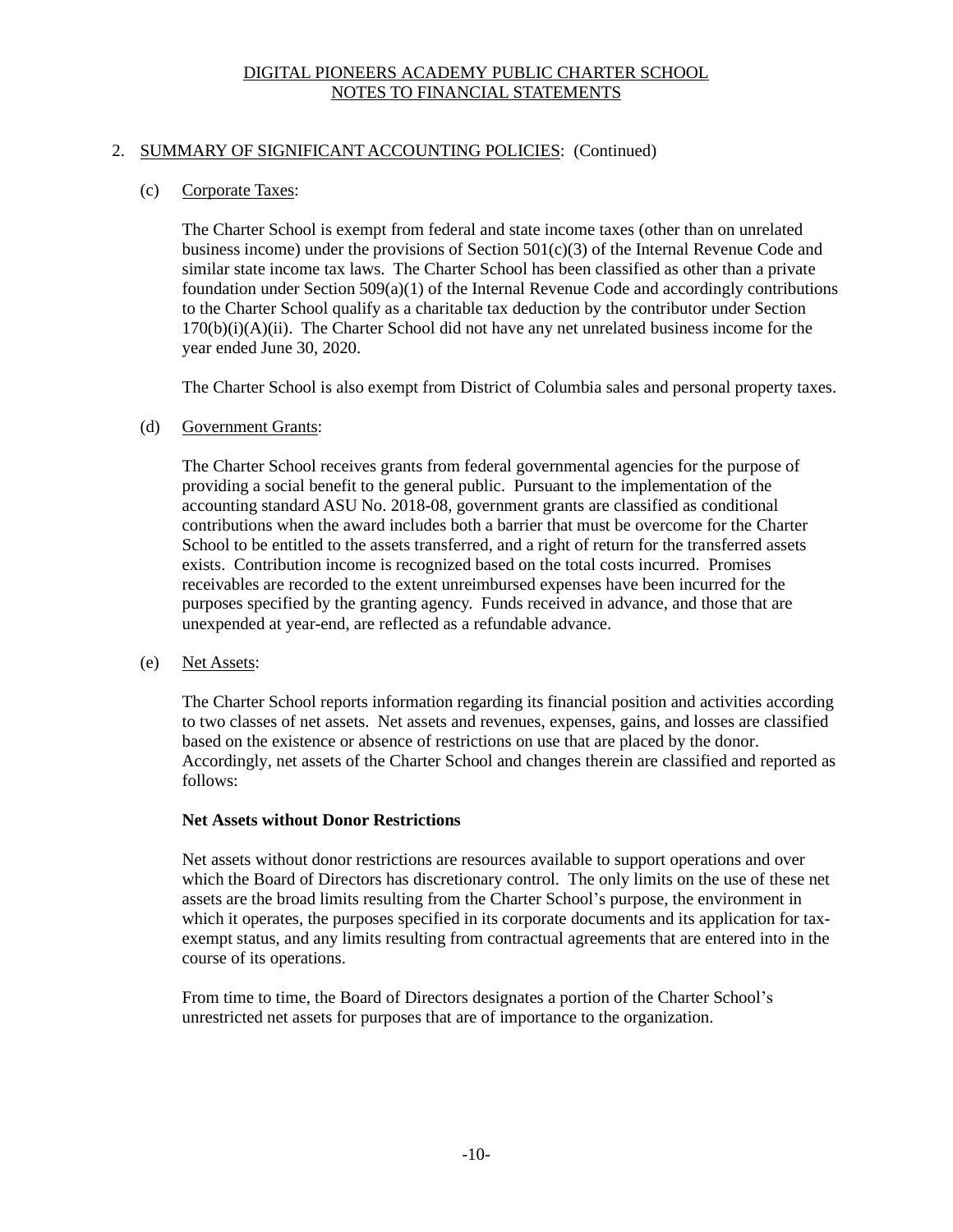### 2. SUMMARY OF SIGNIFICANT ACCOUNTING POLICIES: (Continued)

#### (e) Net Assets: (Continued)

#### **Net Assets with Donor Restrictions**

Net assets with donor restrictions are resources that are restricted by a donor for use for a particular purpose or in a particular future period. Some donor-imposed restrictions are temporary in nature, and the restriction will expire when the resources are used in accordance with the donor's instructions or when the stipulated time has passed. Other donor-imposed restrictions are perpetual in nature whereby the Charter School must continue to use the resources in accordance with the donor's instructions.

When a donor's restriction is satisfied, either by using the resources in the manner specified by the donor or by the passage of time, the expiration of the restriction is reported in the financial statements by reclassifying the net assets from net assets with donor restrictions to net assets without donor restrictions. Net assets restricted for acquisition of buildings or equipment (or the contribution of those assets directly) are reported as net assets with donor restrictions until the specified asset is placed in service, unless the donor provides more specific directions about the period of its use.

Net assets with donor restrictions were available at year end for the following purpose:

|                                             | <u>June 30, 2020</u> | June 30, 2019 |
|---------------------------------------------|----------------------|---------------|
| <b>General Operations - Time Restricted</b> | 300,000              | -S<br>250,000 |
| <b>Total Net Assets Available</b>           | 300,000              | 250.000       |

Net assets were released from donor restrictions by incurring expenses satisfying the restricted purposes, the passage of time, or by the occurrence of other events specified by donors for the following purposes:

|                                                    |   | June 30, 2020 |   | June 30, 2019 |
|----------------------------------------------------|---|---------------|---|---------------|
| <b>General Operations - Time Restricted</b>        | S | 250,000       | S | 250,000       |
| Covid-19 Emergency Use Funds                       |   | 3,649         |   |               |
| <b>Breakthrough Schools - Time Restricted</b>      |   |               |   | 185,057       |
| Wind Turbine Competition                           |   |               |   | 12,500        |
| <b>Summer Camp</b>                                 |   |               |   | 2,500         |
| <b>Total Net Assets Released from Restrictions</b> |   | 253.649       |   |               |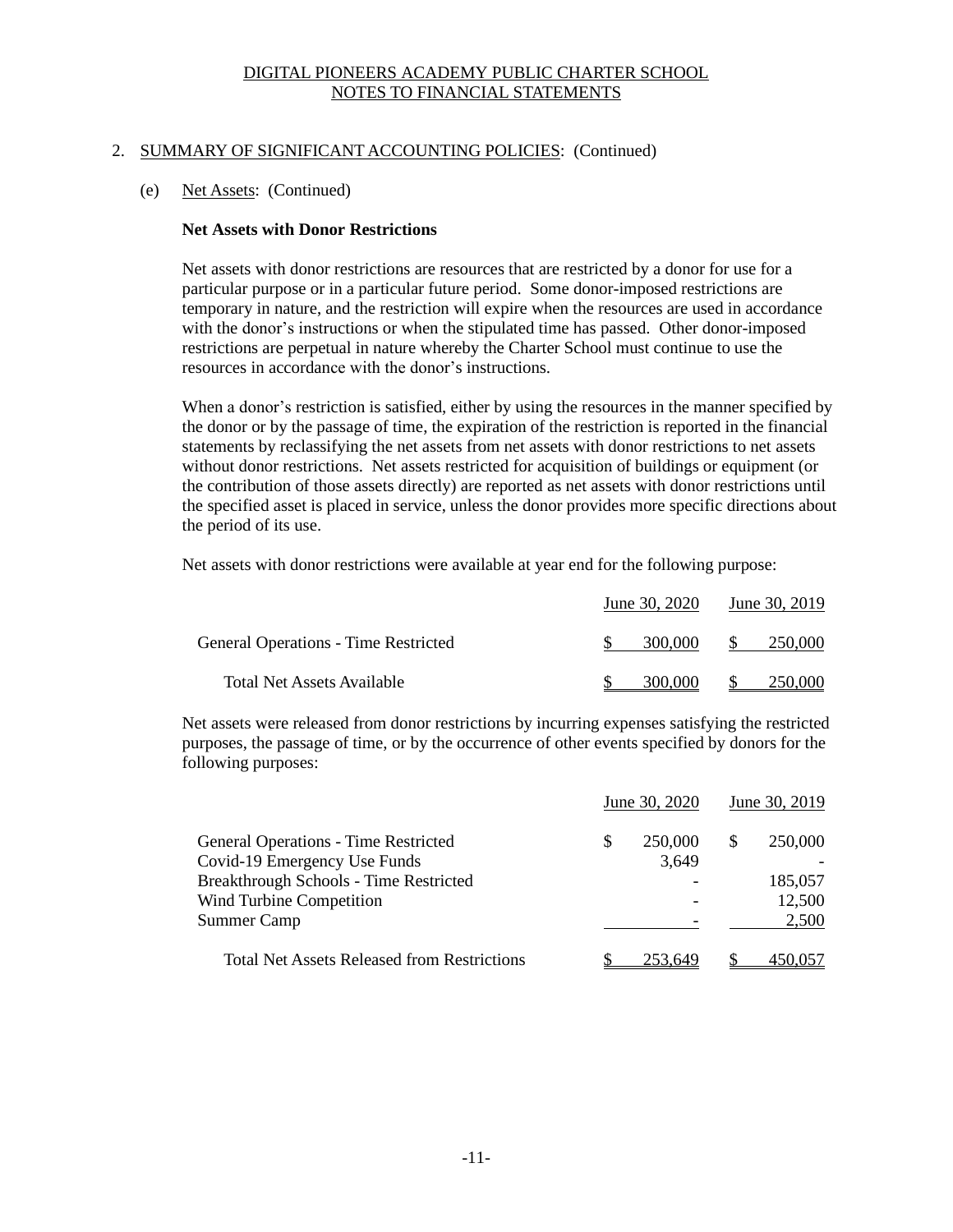### 2. SUMMARY OF SIGNIFICANT ACCOUNTING POLICIES: (Continued)

### (f) Donated Services:

Donated services are recognized as contributions in accordance with FASB ASC 958, *Accounting for Contributions Received and Contributions Made*, if the services received create or enhance nonfinancial assets or require specialized skills, and are provided by individuals possessing those skills, and would typically need to be purchased if not provided by donation. Contributed services and promises to give services that do not meet the above criteria are not recognized. A number of volunteers donated significant amounts of their time in the Charter School's supporting services for which no value has been assigned. The time contributed by the Charter School's Board of Directors is uncompensated and is not reflected as donated services. In-kind contributions are recorded in the statement of activities at estimated fair value and recognized as revenue and expense (or an asset) in the period they are received.

The estimated value of donated services has been recorded in the financial statements as follows:

|                               | June 30, 2020            | June 30, 2019 |
|-------------------------------|--------------------------|---------------|
| Legal Services                | $\overline{\phantom{0}}$ | 18.000        |
| <b>Total Donated Services</b> | $\overline{\phantom{0}}$ | 8.000         |

#### (g) Basic Programs:

Effective July 1, 2018, Digital Pioneers Academy (DPA) entered into a fifteen-year Charter School Agreement with the District of Columbia Public Charter School Board. The Charter School's first school year of operation was fall 2018 to spring 2019 and opened with 120  $6<sup>th</sup>$ graders. In 2019-2020, DPA served  $6<sup>th</sup>$  and  $7<sup>th</sup>$  graders. DPA will ultimately be a college preparatory middle and high school ( $6<sup>th</sup>$  -  $12<sup>th</sup>$  grade) for students from Ward 7 and 8 in Washington, DC. While adding one grade per year, DPA provides a unique, personalized educational experience that integrates best practices from schools across the country, preparing students to be innovators and active citizens in our technology-driven world.

DPA's learning model leverages a curriculum built around traditional subjects with the critical inclusion of Computer Science as a core content area. Through core classes and personalized, project-based work, students will develop computational thinking skills, a set of capabilities that can be flexibly applied to succeed in four-year college and in a variety of fields. In addition to rigorous academics and project-based learning, DPA's innovative approach focuses on character building, diverse out-of-school experiences ("expeditions"), and developing the social and emotional capacities of students.

Computer science is not just about teaching students to code. As the foundation for all computing, computer science is defined as "the study of computers and algorithmic processes, including their principles, their hardware and software designs, their applications, and their impact on society."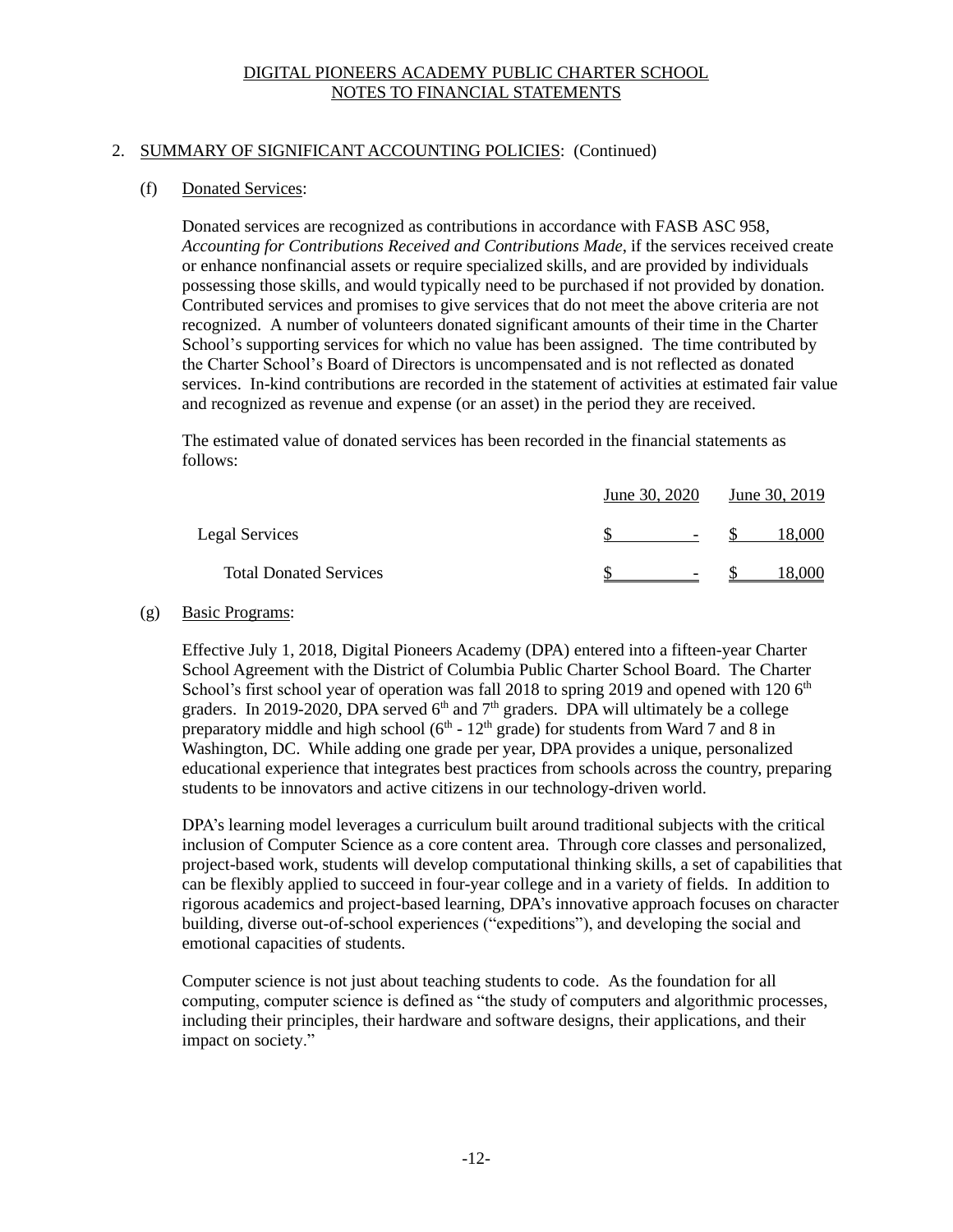### 2. SUMMARY OF SIGNIFICANT ACCOUNTING POLICIES: (Continued)

### (g) Basic Programs: (Continued)

Through helping students understand why and how computers work, computer science provides the basis for a deep understanding of computer use and the relevant rights, responsibilities, and applications. Computer science builds on computer literacy, educational technology, digital citizenship, and information technology.

#### (h) Functional Expense Allocation Policies and Procedures:

The statement of functional expenses presents an allocation of each expense category between program services, general and administrative, and fundraising activities. Program service costs consist of those expenses incurred to fulfill the Charter School's mission. General and administrative costs pertain to supporting activities. Fundraising expenses relate to fundraising activities such as generating contributions and seeking unsolicited financial support and grants.

Management has established functional expense allocation policies and procedures based on a reasonable analysis of cost drivers and reasonable allocation methodologies based on financial results and industry standards.

Expenses that can be identified with a specific program or support service are charged directly to the program or support service. The Charter School has established a method to specifically identify and record those costs that are considered to be direct student expenses. Such program expenses consist of contracted student instruction, food service, student assessment materials, field trips, supplies, and textbooks.

Costs common to multiple functions have been allocated among the various functions benefited using a reasonable allocation method that is consistently applied, as follows:

- Personnel expense for salaries, payroll taxes and employee benefit plans are allocated based on estimated amounts of time spent on particular activities.
- Costs of professional fees, legal and accounting, insurance, and other similar expenses are allocated based on the underlying use of these costs by various programs determined by management and evaluated annually.
- Certain staff expenses including staff development, staff recruiting, and staff events are generally allocated between general and administrative and program functions based on estimated amounts of time spent on particular activities by utilizing a full-time employee equivalency calculation.
- Shared costs (office supplies, telephone, equipment rental, postage and computer expense) are allocated based on estimated amounts of time spent on particular activities by utilizing a full-time employee equivalency calculation.
- Costs for facilities such as rent, utilities, maintenance and repairs are allocated based on estimated amounts of time spent on particular activities by utilizing a full-time employee equivalency calculation.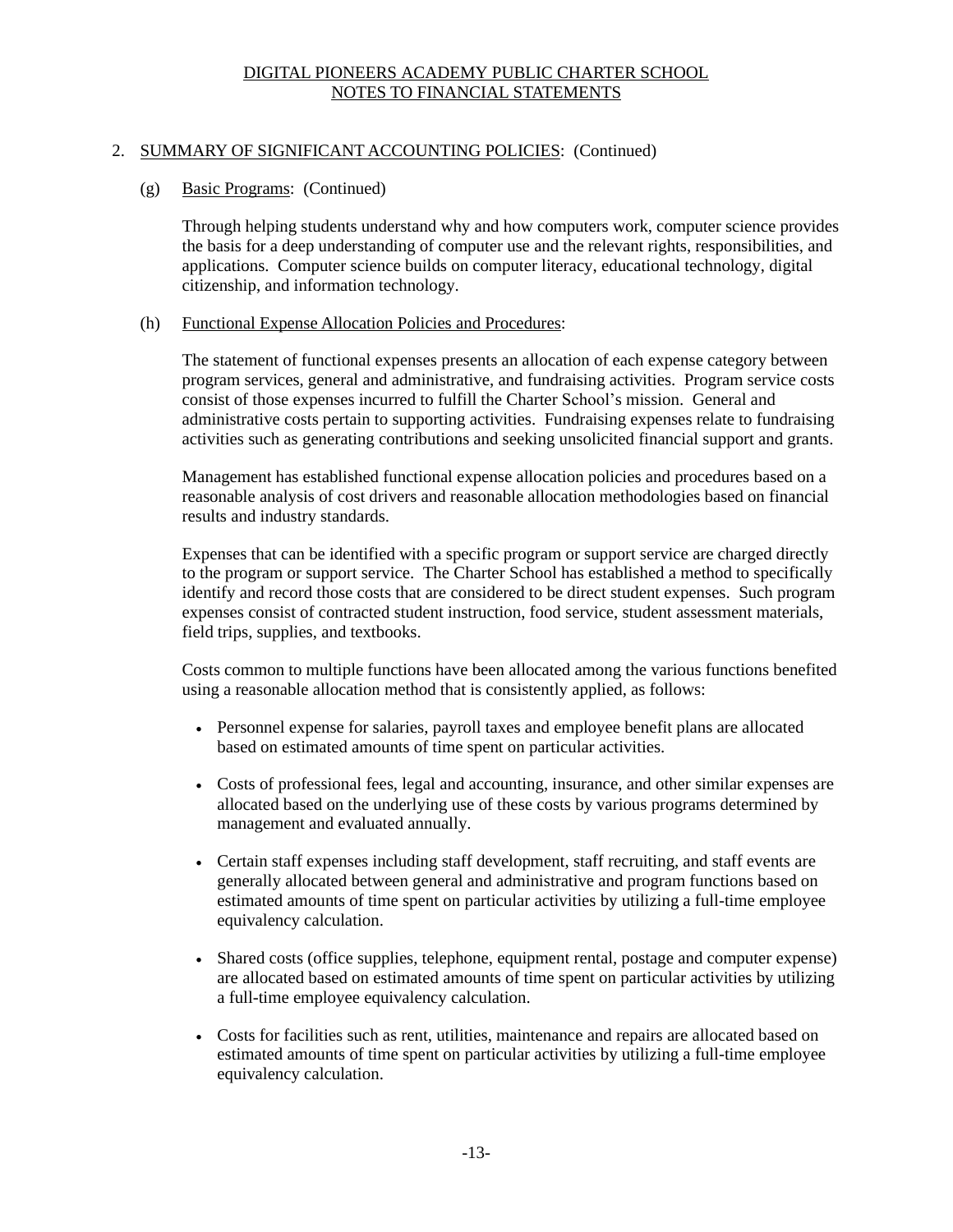### 2. SUMMARY OF SIGNIFICANT ACCOUNTING POLICIES: (Continued)

### (i) Use of Estimates:

The preparation of financial statements in conformity with accounting principles generally accepted in the United States of America requires management to make estimates and assumptions that affect the reported amounts of assets, liabilities, the disclosure of contingent assets and liabilities at the date of the financial statements, and the reported amounts of support and revenues and expenses during the reporting period. Actual results could differ from those estimates.

#### (j) Recognition of Salary Expense:

Salary expense is recognized in the year the service is rendered, which coincides with the academic year. Salaries unpaid at June 30 are recognized as expense and accrued salaries.

#### (k) Fair Value of Certain Financial Instruments:

Some of the Charter School's financial instruments are not measured at fair value on a recurring basis but nevertheless are recorded at amounts that approximate fair value due to their liquid or short-term nature. Such accounts include cash, accounts receivable, prepaid expenses, accounts payable, and accrued expenses.

#### (l) Reclassifications:

Certain accounts in the prior year financial statements have been reclassified for comparative purposes to conform with the presentation in the current year financial statements. These reclassifications had no effect on the change in the net assets or to total net assets from the prior years.

### (m) Change in Accounting Principles:

The Charter School implemented Financial Accounting Standard Board (FASB) ASU No. 2018-08 "Clarifying the Scope and the Accounting Guidance for Contributions Received and Contributions Made" in the current year, applying the changes retrospectively.

ASU 2018-08 was issued to clarify and improve the guidance for distinguishing transactions that are contributions from those that are exchange transactions. The ASU also provides guidance for determining if a contribution that is a promise to give is conditional.

This standard amends the definition of a donor-imposed condition to state it must include both (a) one or more barriers that must be overcome before the organization is entitled to the promised assets, and (b) a right of release from the obligation stipulating the donor has the right to be released from its obligation to transfer assets or to reduce, settle, or cancel liabilities. This standard also provides additional guidance to determine whether grants and contracts from the federal, state, and local governments should be classified as a contribution or an exchange transaction.

The changes had no effect on net assets at July 1, 2019.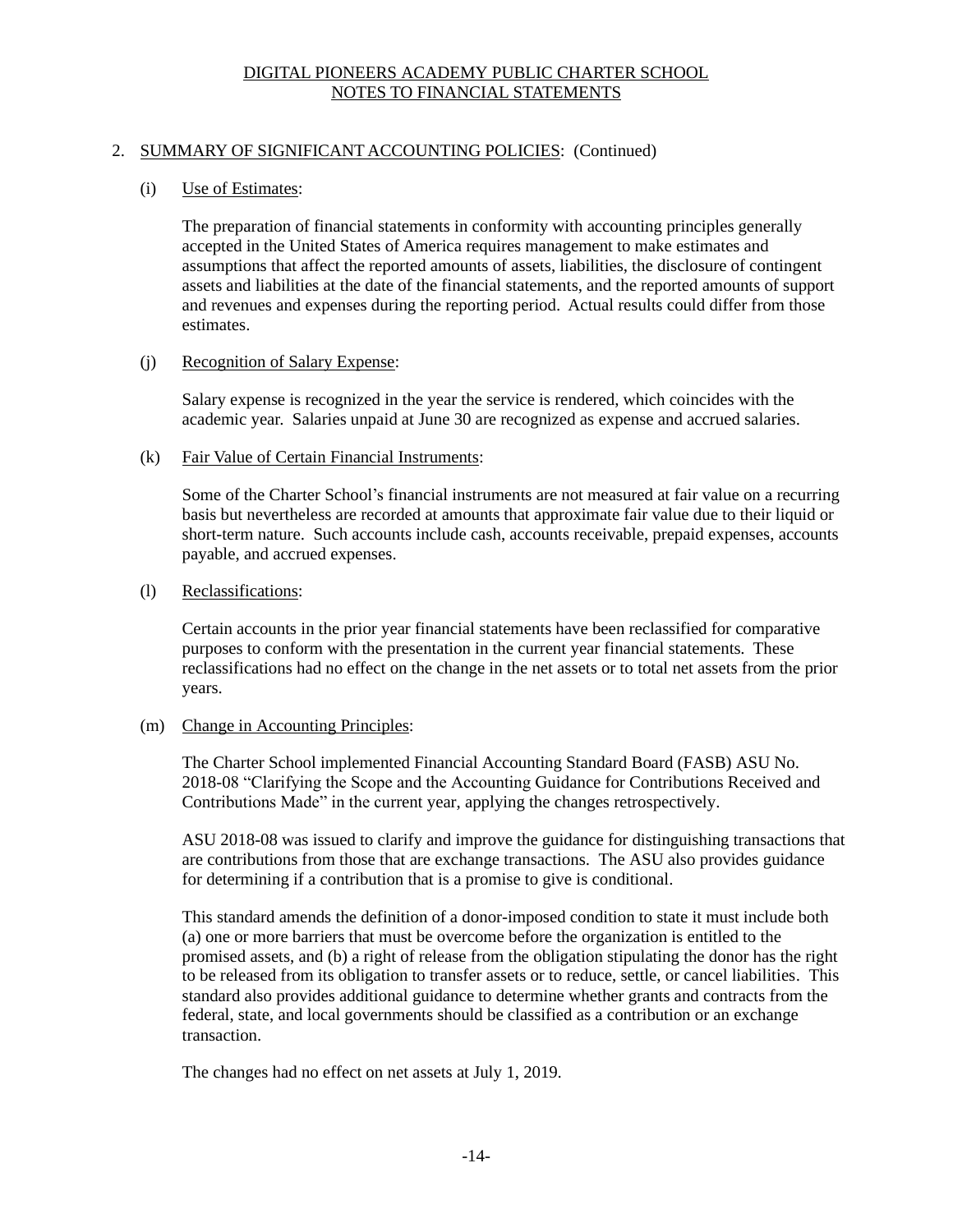### 3. LIQUIDITY AND AVAILABILITY OF FINANCIAL ASSETS:

The following reflects the Charter School's financial assets as of the statement of financial position date, reduced by amounts not available for general use because of contractual or donor-imposed restrictions within one year of the statement of financial position date.

The Charter School has certain donor-restricted net assets that are considered to be available for general expenditures, because the restrictions on the net assets are expected to be met by conducting the normal activities of the programs in the coming year. Accordingly, the related resources have been included in the quantitative information detailing the financial assets available to meet general expenditures within one year.

|                                                                                        | June 30, 2020                       | June 30, 2019                     |
|----------------------------------------------------------------------------------------|-------------------------------------|-----------------------------------|
| Financial Assets at Year End:                                                          |                                     |                                   |
| Cash and Cash Equivalents<br><b>Accounts Receivable</b><br>Promises Receivable         | \$<br>904,524<br>137,188<br>300,000 | \$<br>107,398<br>6,731<br>305,762 |
| <b>Total Financial Assets</b>                                                          | 1,341,712<br>\$.                    | \$<br>419,891                     |
| Less Amounts Not Available for General<br>Expenditure Within One Year Due to:          |                                     |                                   |
| <b>Contractual Restriction - Copier Buy Out</b>                                        | \$.<br>850                          | \$<br>3,825                       |
| Financial Assets Available to Meet General<br>Expenditures Over the Next Twelve Months | 1.340.862                           | 416.066                           |

As part of the Charter School's liquidity management, it has a policy to structure its financial assets to be available as general expenditures, liabilities and other obligations come due.

#### 4. ACCOUNTING FOR UNCERTAIN TAX POSITIONS:

Accounting principles generally accepted in the United States of America provide consistent guidance for the accounting for uncertainty in income taxes recognized in the Charter School's financial statements and prescribe a threshold of "more likely than not" for recognition of tax positions taken or expected to be taken in a tax return. The Digital Pioneers Academy Public Charter School performed an evaluation of uncertain tax positions for the year ended June 30, 2020, and determined that there were no matters that would require recognition in the financial statements or that may have any effect on its tax-exempt status. As of June 30, 2020, the statute of limitations for tax years 2016 through 2018 remains open with the U.S. federal jurisdiction or the various states and local jurisdictions in which the Charter School files tax returns. It is the Charter School's policy to recognize interest and/or penalties related to uncertain tax positions, if any, in income tax expense. As of June 30, 2020, the Charter School had no accruals for interest and/or penalties.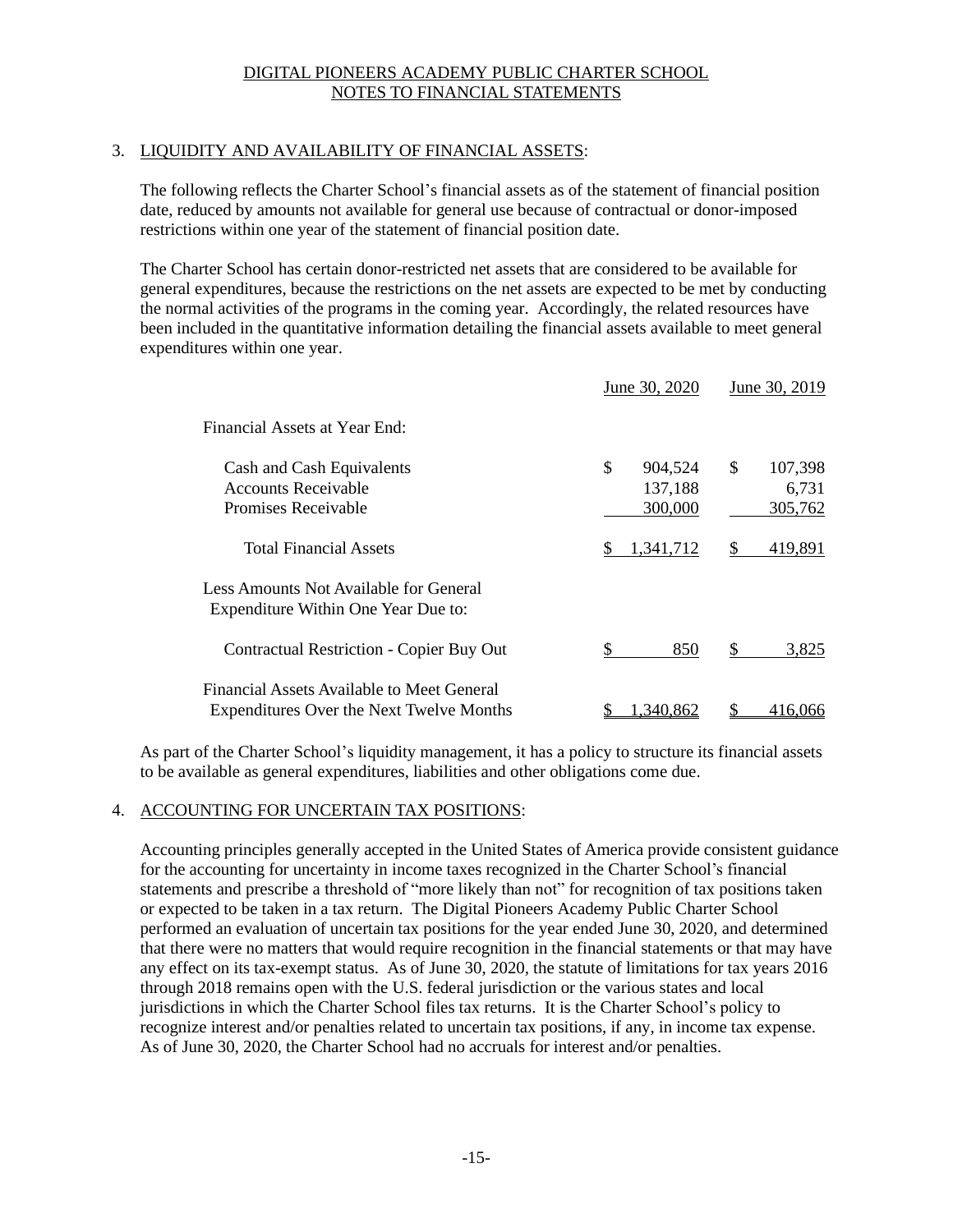### 5. CASH AND CASH EQUIVALENTS:

The carrying amount of cash and cash equivalents at year end consisted of the following:

|                                                 | June 30, 2020 |    | June 30, 2019 |
|-------------------------------------------------|---------------|----|---------------|
| <b>Checking Accounts - Interest Bearing</b>     | 220,327       | -S | 90,417        |
| <b>Checking Accounts - Non-Interest Bearing</b> | 684,197       |    | 16,931        |
| Cash on Hand                                    |               |    | 50            |
| Total                                           | 904.524       |    |               |

For purposes of the cash flow statement and financial statement presentation, cash and cash equivalents are short term, highly liquid investments with maturities of three months or less.

The Charter School maintains its cash in one financial institution. These cash accounts are covered under the Federal Deposit Insurance Corporation (FDIC) Program. Federal Deposit Insurance Corporation insurance coverage is \$250,000 per banking institution. Deposits held in non-interestbearing transaction accounts are aggregated with interest-bearing deposits and the combined total is insured up to \$250,000.

As of June 30, 2020, \$805,776 of the bank balance was deposited in excess of Federal Deposit Insurance Corporation limits. Due to increased cash flows at certain times during the year, the amount of funds at risk may have been greater than at year end. The Charter School was at risk for the funds held in excess of the insured amounts. The Charter School has not experienced any losses related to these accounts and does not believe it is exposed to any significant credit risk on cash and cash equivalents.

### 6. ACCOUNTS AND PROMISES RECEIVABLE:

### **Accounts Receivable**

Accounts receivable are current and considered to be fully collectible by management. Balances at year end consisted of the following:

|                                  | June 30, 2020 | June 30, 2019 |
|----------------------------------|---------------|---------------|
| Property Tax Refund              | 83,052<br>S   | S             |
| E-rate                           | 33,320        |               |
| Per Pupil Funding                | 17,928        | 6,731         |
| Reimbursable Expense             | 2,888         |               |
| <b>Total Accounts Receivable</b> | 137.188       | 6.731         |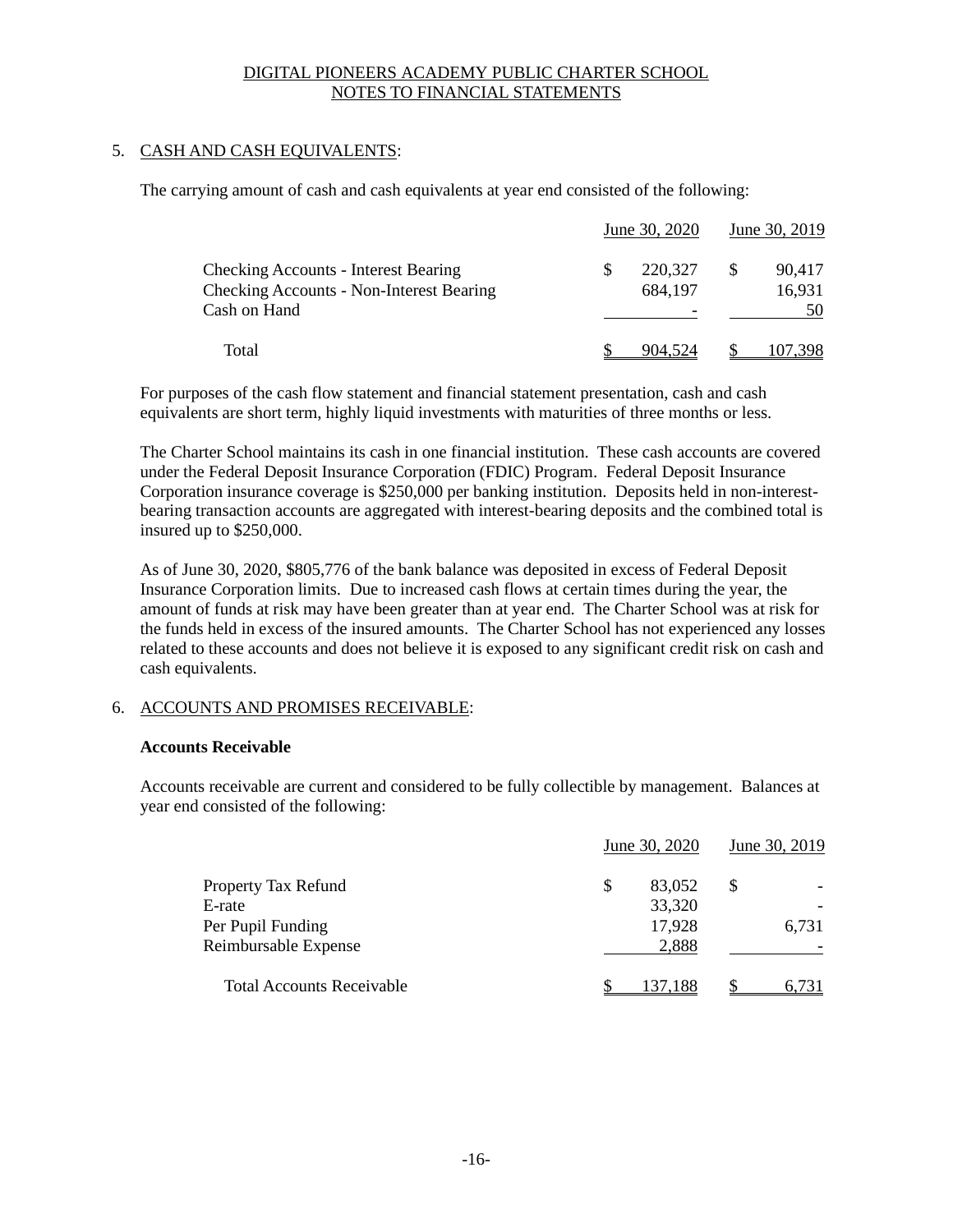### 6. ACCOUNTS AND PROMISES RECEIVABLE: (Continued)

### **Accounts Receivable** (Continued)

The Charter School's accounts receivable consists of unsecured amounts due from funding sources whose ability to pay is subject to changes in general economic conditions. Because the Charter School does not require collateral to secure accounts receivable, it is at credit risk for the amounts owed to it throughout the year and at year end.

Accounts receivable are stated at the amount management expects to collect from outstanding balances. Management provides for probable uncollectable amounts through a provision for bad debt expense and an adjustment to a valuation allowance based on its assessment of the current status of individual accounts. Balances outstanding after management has used reasonable collection efforts are written off through a charge to the valuation allowance and a credit to accounts receivable. Management believes that an allowance was not required based on its evaluation of collectability of receivables for the year ended June 30, 2020.

Trade receivables related to program service fees are recognized as revenue on the accrual basis of accounting at the time the program activity has occurred. Trade receivables are written off as uncollectible once management determines that available collection efforts have been exhausted.

### **Promises Receivable**

Contributions are recognized when the donor makes a promise to give that is, in substance, unconditional. Promises to give represent amounts committed by donors that have not been received by the Charter School. Conditional promises to give are not recognized in the financial statements until the conditions are substantially met or explicitly waived by the donor. The Charter School uses the allowance method to determine uncollectible promises to give. Promises receivable at year end consisted of the following:

|                                             |   | June 30, 2020 | June 30, 2019 |
|---------------------------------------------|---|---------------|---------------|
| General - Unrestricted                      | S | 300,000       | \$<br>262,500 |
| <b>Charter Schools Program</b>              |   |               | 21,654        |
| National School Lunch and Breakfast Program |   |               | 17,631        |
| DC School Choice Incentive Program          |   |               | 2,000         |
| Child and Adult Care Food Program           |   |               | 1,298         |
| <b>Healthy School Act</b>                   |   |               | 679           |
| <b>Total Promises Receivable</b>            |   | 300,000       | 305,762       |

The above promises receivable are due to be received in less than one year.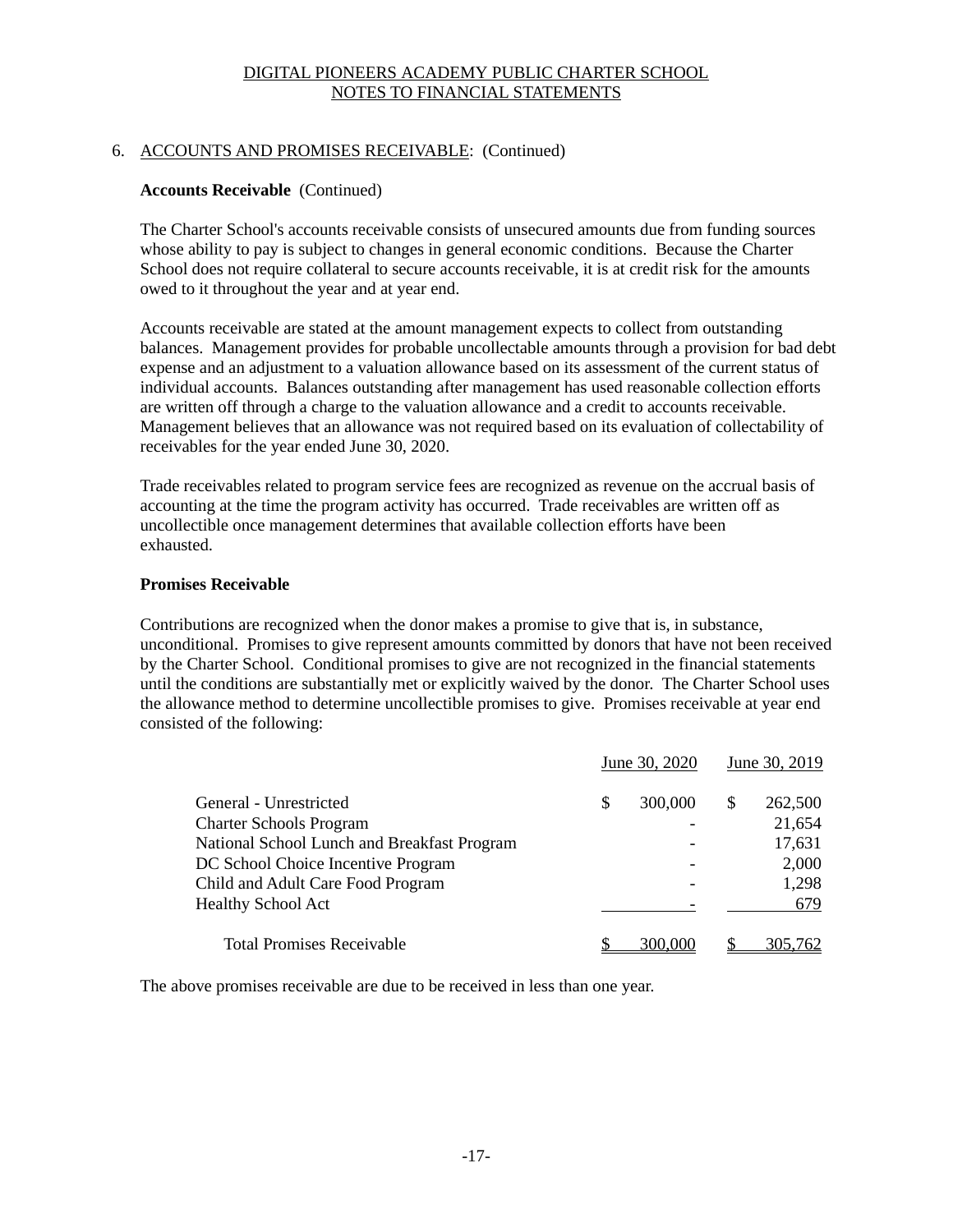### 6. ACCOUNTS AND PROMISES RECEIVABLE: (Continued)

### **Promises Receivable** (Continued)

Concentrations of credit risk with respect to promises receivable are limited due to the large number of contributions comprising the Charter School's contributor base and their dispersion across different industries and donor backgrounds. However, as of June 30, 2020 and 2019, 100% and 82%, respectively, of the Charter School's contributions receivable (\$300,000 and \$250,000) was due from a single donor. The Digital Pioneers Academy Public Charter School does not believe they are at any significant credit risk related to this promise made based on historical collection and the organizational relationship with these donors.

The Charter School received the following conditional promises to give that are not recognized as assets in the financial statements:

|                                               | June 30, 2020 |
|-----------------------------------------------|---------------|
| <b>CARES</b> - School Emergency Relief        | 235,218<br>S  |
| Charter School Start-up                       | 100,000       |
| Charter Schools Program - Title Vb            | 59,625        |
| <b>Elementary and Secondary Education Act</b> | 21,308        |
| <b>Total Conditional Promises</b>             |               |

### 7. FIXED ASSETS:

Furniture and equipment, and leasehold improvements are recorded at cost, or in the case of contributed property at the fair market value at the date of contribution. If an expenditure in excess of \$1,000 results in an asset having an estimated useful life which extends substantially beyond the year of acquisition, the expenditure is capitalized at cost and depreciated or amortized over the estimated useful lives of the assets. In addition, bulk purchases of assets with unit costs of less than \$1,000, but a total monetary value for a one-time purchase exceeding \$5,000, will be capitalized as a group and depreciated over the estimated useful lives of the assets. When assets are retired, or otherwise disposed of, the cost and related accumulated depreciation or amortization is removed from the accounts and any resulting gain or loss is reflected in income for the period. Depreciation has been provided on the straight-line method over the estimated useful lives of the assets. Leasehold improvements have been amortized over the remaining term of the rental lease agreement. Depreciation and amortization expense for the years ended June 30, 2020 and 2019 was \$244,296 and \$514,741, respectively. Maintenance and repairs are charged to expenses as incurred.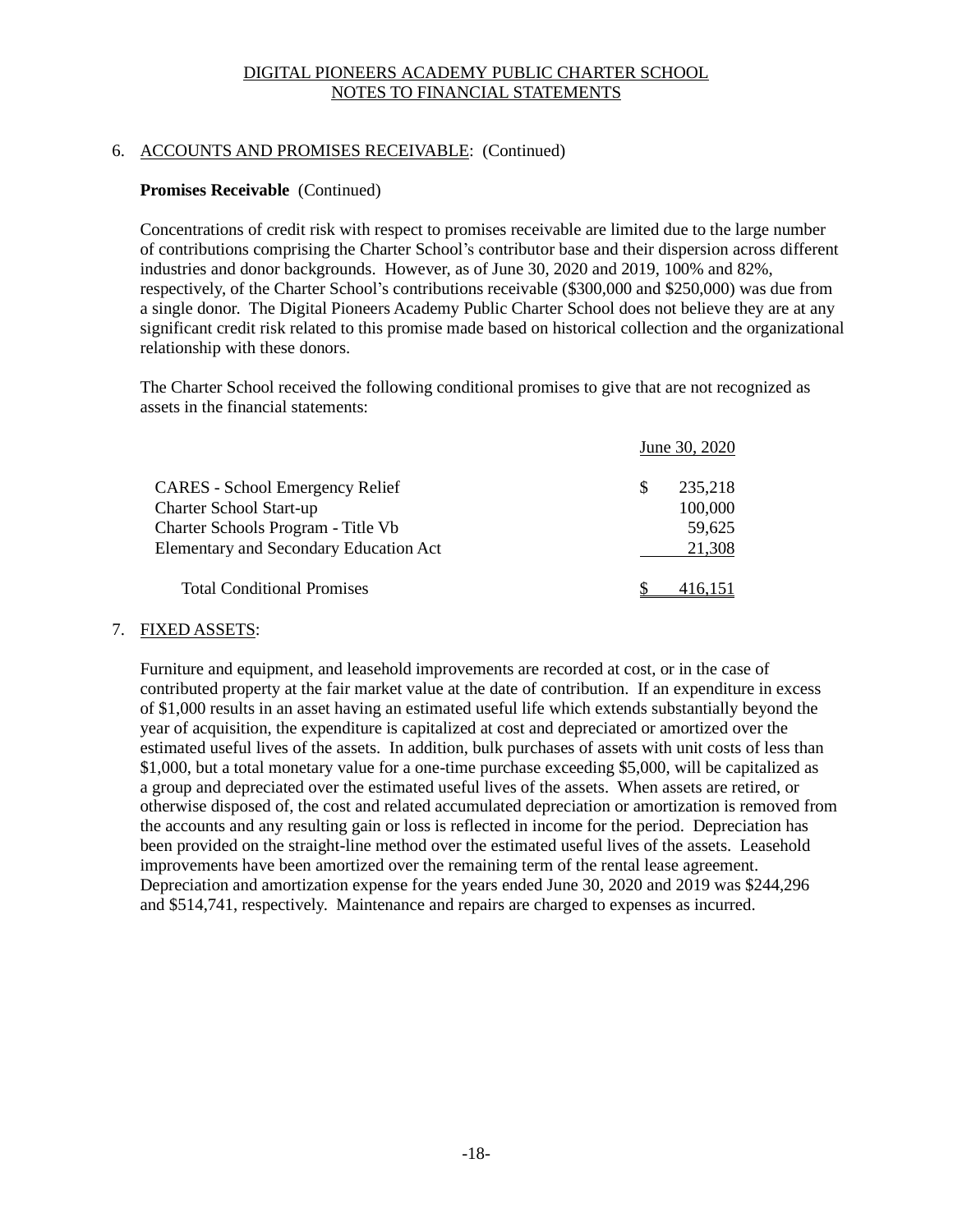### 7. FIXED ASSETS: (Continued)

Major classifications of fixed assets and their estimated useful lives are as summarized below:

#### June 30, 2020

| Depreciable   |      |         |      |              |                                                            | Net Book |
|---------------|------|---------|------|--------------|------------------------------------------------------------|----------|
|               |      |         |      |              |                                                            | Value    |
| Life of Lease | \$.  | 600,647 | \$   | 33,731       | \$                                                         | 566,916  |
| 7 Years       |      | 407,059 |      | 148,684      |                                                            | 258,375  |
| 3 Years       |      | 197,597 |      | 96,836       |                                                            | 100,761  |
| 3 Years       |      | 25,360  |      | 14,347       |                                                            | 11,013   |
|               |      | 230,663 |      | 293,598      |                                                            | 937,065  |
|               |      |         |      |              |                                                            |          |
| Depreciable   |      |         |      |              |                                                            | Net Book |
| Life          |      | Cost    |      |              |                                                            | Value    |
| 1 Year        | \$   | 535,756 | \$   | 446,463      | \$                                                         | 89,293   |
| 7 Years       |      | 223,260 |      | 99,085       |                                                            | 124,175  |
| 3 Years       |      | 103,502 |      | 33,616       |                                                            | 69,886   |
| 3 Years       |      | 25,360  |      | <u>5,893</u> |                                                            | 19,467   |
|               |      |         |      |              |                                                            |          |
|               | Life |         | Cost |              | Accumulated<br>Depreciation<br>Accumulated<br>Depreciation |          |

The federal or state government retains a reversionary interest in equipment funded by federal or state monies, respectively, for individual items greater than \$5,000. Sale, trade-in or other disposition of such equipment generally requires notification of the appropriate federal or state authorities.

### **Fixed Asset Impairment**

During the year ending June 30, 2019, the Charter School agreed to relocate from its school facility at 2220 Branch Avenue, SE, Washington, DC, to a facility located at 709 12<sup>th</sup> Street, SE, Washington, DC. The Charter School moved into this new location on August 2, 2019. As a result of this move, the Charter School has recognized a loss on the abandonment of certain furniture, equipment and leasehold improvements in its financial statements for the year ended June 30, 2019, in the amount of \$70,316.

### 8. REFUNDABLE ADVANCE - PAYCHECK PROTECTION PROGRAM:

The Paycheck Protection Program was established under the CARES Act on March 27, 2020, and was designed to provide cash-flow assistance to small businesses including certain not-for-profit organizations. This program provides relief as a result of the Coronavirus pandemic with loan funds to pay up to 24 weeks of payroll costs including fringe benefits, rent and utilities commencing on the date of loan origination. The Paycheck Protection Program is a loan program that is guaranteed in its entirety through the Small Business Administration and offers a maturity of two years and an interest rate of one percent (1%). The principal amount of the loan may be partially or fully forgiven if the loan funds are utilized in manner consistent with the allowable use of loan proceeds.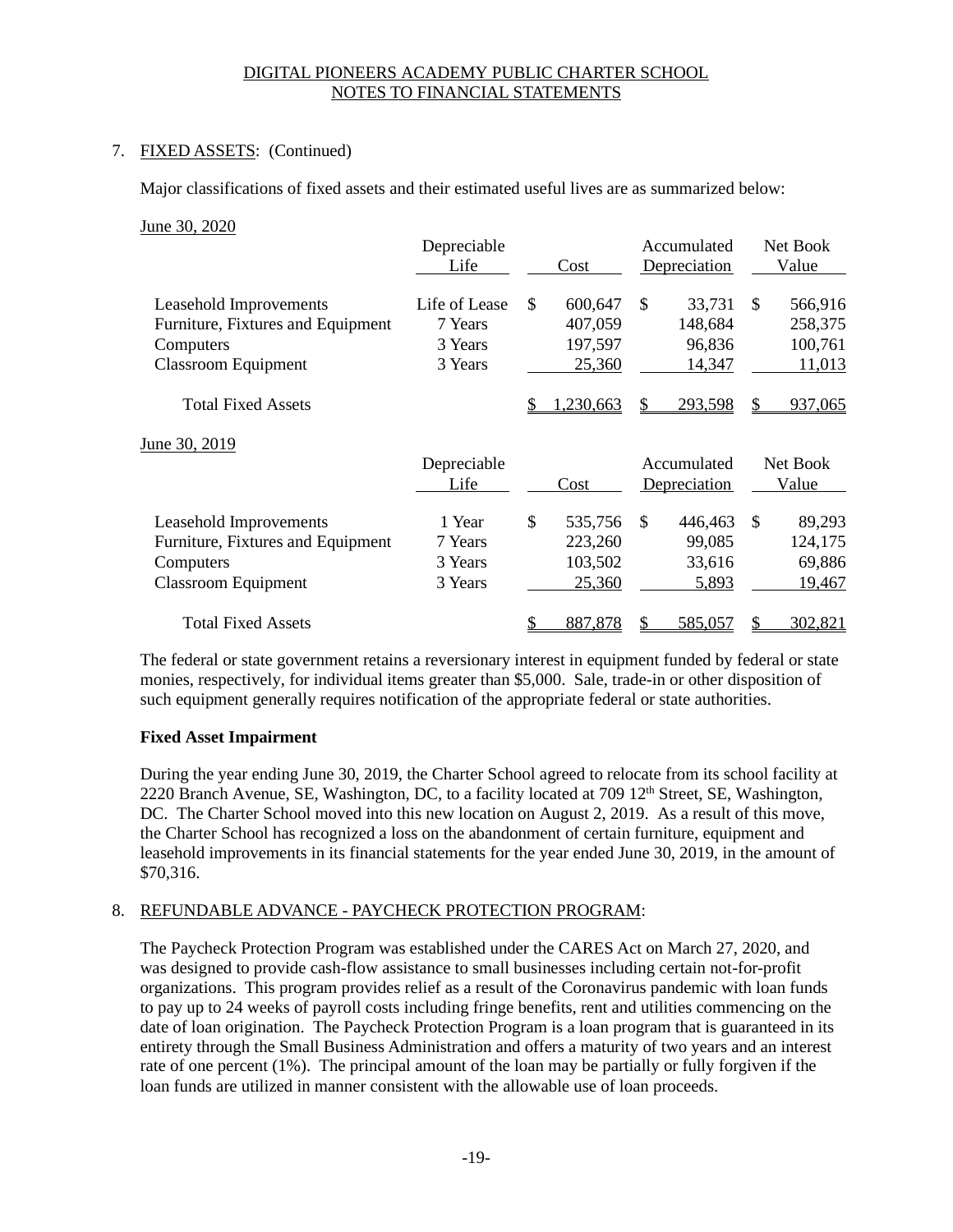### 8. REFUNDABLE ADVANCE - PAYCHECK PROTECTION PROGRAM: (Continued)

Management of Digital Pioneers Academy anticipates total forgiveness and the funds are being reported in accordance with FASB ASC 958-605. Due to the forgiveness being conditional on incurring the qualified expenses, the funds are being accounted for as a refundable advance and will be recognized as contribution revenue once the qualified expenses are incurred. The Organization applied for and received a total amount of loan proceeds in the amount of \$440,600 on May 6, 2020. As of June 30, 2020, an amount of \$440,600 has been recognized as a refundable advance and will be expended subsequent to year end.

### 9. DEFERRED RENT ABATEMENT:

Accounting principles generally accepted in the United States of America require that rent expense, pursuant to a non-cancelable lease including a rent abatement period and/or fixed scheduled rent increases, be recorded on a straight-line basis over the term of the lease. The difference between this expense and the required lease payments is reflected as deferred rent abatement liability in the accompanying statement of financial position.

The Digital Pioneers Academy Public Charter School entered into a lease agreement with ESP Warehouse, LLC, effective for a fifteen-year period (180 months) commencing on July 1, 2019, and ending on June 30, 2034, for the rental of two buildings located at 709 12<sup>th</sup> Street, SE, Washington, DC. There is an annual escalation clause of two and three-quarter percent (2.75%) of the prior year base rent. As of June 30, 2020, \$445,107 of future rent payments are reflected as a liability to adjust the actual rent paid to conform to the straight-line basis.

### 10. FINANCING LEASE PAYABLE:

On September 14, 2018, the Charter School entered into a financing lease for the purchase of a Toshiba 7506ACT photocopier. The total amount financed through the financing lease was \$34,709, payable over thirty-six (60) months with a monthly required payment of \$655. Maturity is scheduled for September 15, 2023. Interest expense was \$1,381 and \$1,097, respectively, for the years ended June 30, 2020 and 2019, using an implicit rate of 5.00%. The balance of the financing lease debt was \$24,087 and \$30,566 at June 30, 2020 and 2019, respectively. The Charter School is committed under this financing lease to make future minimum payments as follows:

| Year Ending June 30, | Total |        | Principal |        | Interest    |
|----------------------|-------|--------|-----------|--------|-------------|
| 2021                 | \$    | 7,860  | \$        | 6,810  | \$<br>1,050 |
| 2022                 |       | 7,860  |           | 7,159  | 701         |
| 2023                 |       | 7,860  |           | 7,525  | 335         |
| 2024                 |       | 2,620  |           | 2,593  | 27          |
| Total                |       | 26,200 |           | 24.087 | 2,113       |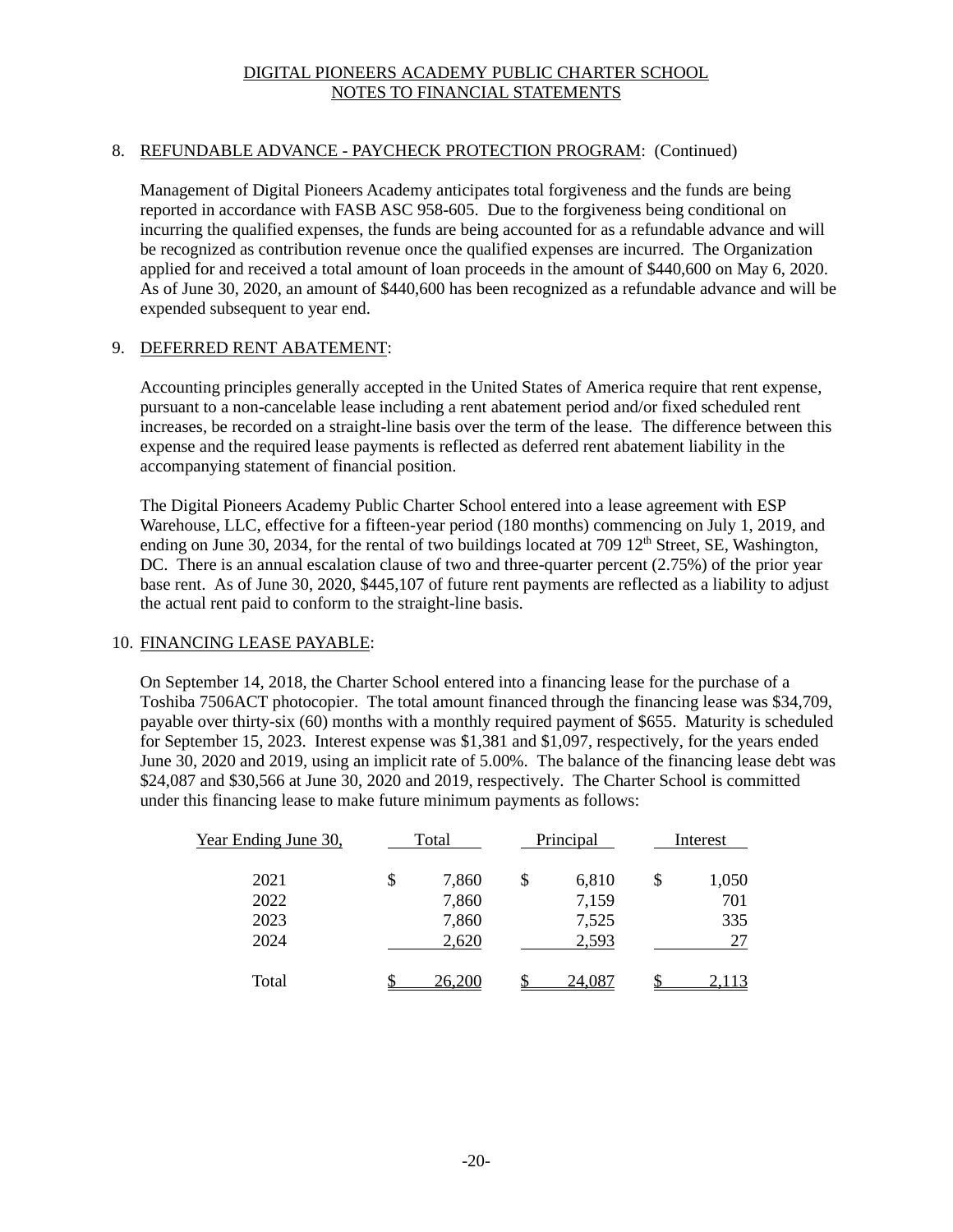### 10. FINANCING LEASE PAYABLE: (Continued)

The lease is secured by the photocopier equipment and is presented as part of the carrying balance of fixed assets. For the years ended June 30, 2020 and 2019, depreciation expense in the amount of \$6,942 and \$5,206, respectively, on the photocopier has been included in depreciation expense. Following is a summary of assets held under the financing lease:

|                                                      | June 30, 2020      | June 30, 2019     |
|------------------------------------------------------|--------------------|-------------------|
| Photocopier - Cost<br>Less: Accumulated Depreciation | 34.709<br>(12.148) | 34.709<br>(5,206) |
| Net Book Value Leased Equipment                      | 22.561             | 29.503            |

### 11. DISTRICT OF COLUMBIA PUBLIC CHARTER SCHOOL BOARD CONTRACT:

The Charter School was approved by the District of Columbia Public Charter School Board to operate a charter school in the District of Columbia. The District of Columbia Public Charter School Board (DCPCSB) is responsible for the ongoing oversight of the Charter School's fiscal management and academic acceptability. The contract dated June 25, 2018, provided for a 15-year charter unless sooner terminated in accordance with the contract. The charter contract may be renewed for successive 15-year periods if the DCPCSB deems that the Digital Pioneers Academy Public Charter School is in compliance with its charter contract and District statutory provisions. In addition, in accordance with the Charter School Act, the DCPCSB is required to review the Digital Pioneers Academy Public Charter School's charter every five years, which should occur during 2023. The DCPCSB may revoke (or not renew) a charter school contract if a school violates applicable law, materially violates the charter contract or fails to meet the student academic achievement expectations set forth in the charter contract. Consequently, management does not anticipate non-renewal or revocation of its charter.

As part of the agreement with the DCPCSB, the Charter School may be charged a public charter school fee, which is not to exceed one percent (.9% for the 19/20 and 18/19 school years) of the total revenues (less philanthropic and investment revenues) within the annual budget to cover the costs of undertaking the ongoing administrative responsibilities of the Board. For the years ended June 30, 2020 and 2019, the Charter School incurred \$48,455 and \$26,766, respectively, in administrative fees.

The charter contract provides that the Digital Pioneers Academy Public Charter School may educate up to a predetermined number of students. However, this enrollment limit may be raised upon notification to and acceptance by the DCPCSB. The Charter School enrollment ceiling for the year ended June 30, 2020, was not permitted to be greater than 240 students. Audit enrollment for the 2019/2020 year was 240 students and enrollment for the 2018/2019 year was 120 students.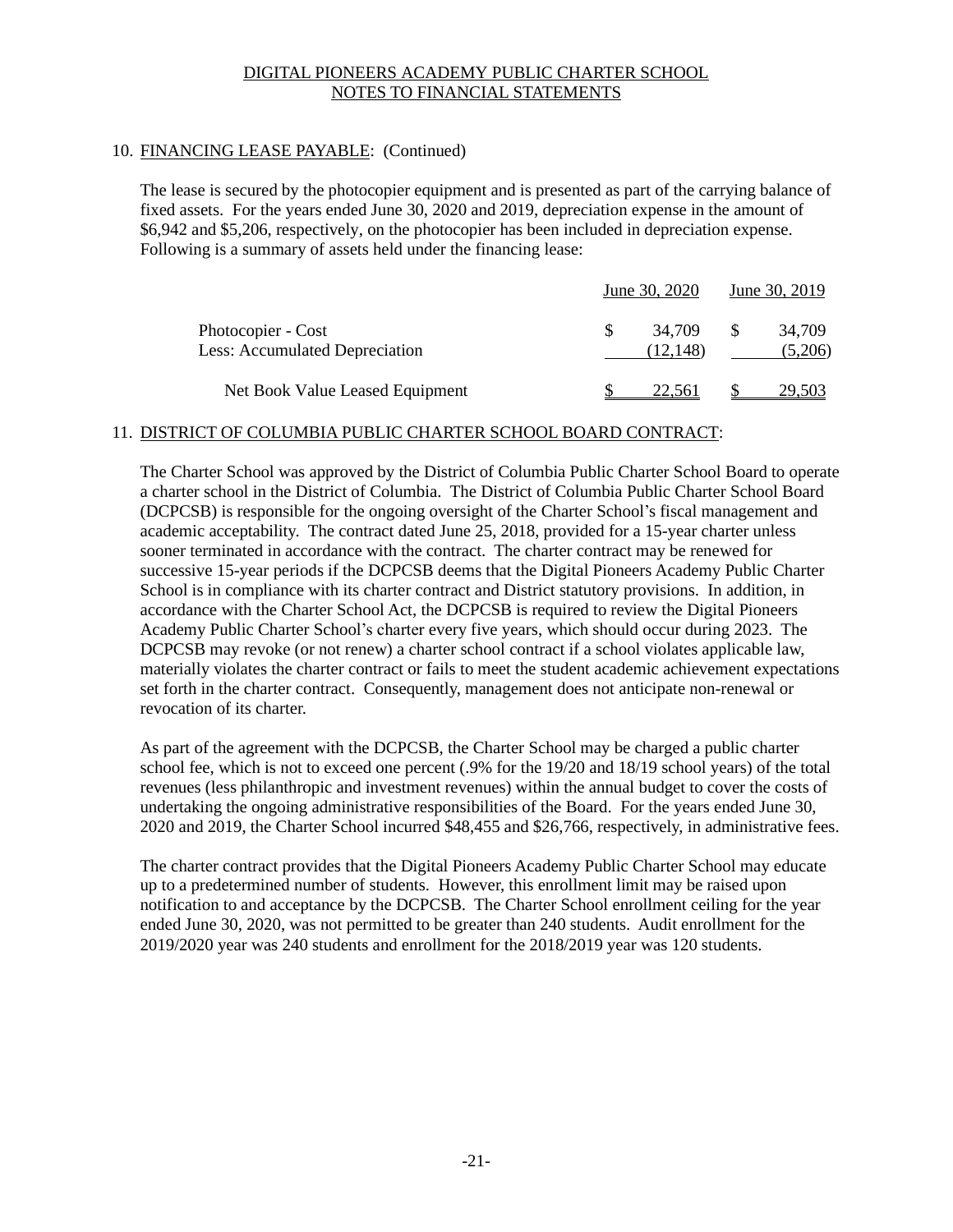### 12. PER-PUPIL FUNDING ALLOCATION:

The Charter School receives local funding from the District of Columbia in the form of per-pupil educational allotments and facility allotments. This funding is based on the equivalent number of full-time students and is determined annually. For the year ended June 30, 2020, the per-student rate was \$11,858 for the educational allotment and \$3,335 for the facility allotment. For the year ended June 30, 2019, the per-student rate was \$11,511 for the educational allotment and \$3,263 for the facility allotment. Additional allotments were made for Special Education Services and At-Risk Students. Per-pupil funding for the years ended June 30, 2020 and 2019 was as follows:

|                             | June 30, 2020  | June 30, 2019    |
|-----------------------------|----------------|------------------|
| <b>General Education</b>    | 2,846,016<br>S | 1,381,277<br>\$. |
| <b>Special Education</b>    | 708,975        | 222,331          |
| <b>At Risk Students</b>     | 407,639        | 188,604          |
| <b>Facilities Allowance</b> | 800,400        | 391,560          |
| One Time Additional Payment | 44,578         |                  |
| Total                       | 4,807,608      | 2,183,772        |

### 13. FEDERAL ENTITLEMENTS AND GRANTS:

During the years ended June 30, 2020 and 2019, the Charter School participated in the following federal award programs:

|                                              | June 30, 2020 | June 30, 2019 |
|----------------------------------------------|---------------|---------------|
| Elementary and Secondary Education, Title I  | \$<br>187,171 | \$<br>74,089  |
| Charter Schools Program, Title V             | 123,304       | 523,849       |
| National School Lunch and Breakfast Program  | 105,569       | 110,673       |
| Individuals with Disabilities Education Act  | 49,259        | 25,455        |
| Elementary and Secondary Education, Title II | 38,638        | 14,565        |
| Economic Injury Disaster Loan                | 10,000        |               |
| Elementary and Secondary Education, Title IV | 9,169         | 10,000        |
| <b>Donated Commodities</b>                   | 6,556         |               |
| Child and Adult Care Food Program            |               | 11,486        |
| DC School Choice Incentive Program (SOAR)    |               | 11,200        |
| Total                                        | 529.666       | 781.317       |

Federal formula grants are allocations of money to states or their subdivisions in accordance with distribution formulas prescribed by law or administrative regulation, for activities of a continuing nature not confined to a specific project. The Charter School receives federal formula grants under the provisions of the No Child Left Behind Act (NCLB) of 2001, P.L 107-110. NCLB funds are not intended to replace state or local educational funding, but rather, provide additional support to states, LEAs, and schools for specific purposes. Grants are provided by the U.S. Department of Education and passed through the District of Columbia Office of State Superintendent of Education (OSSE).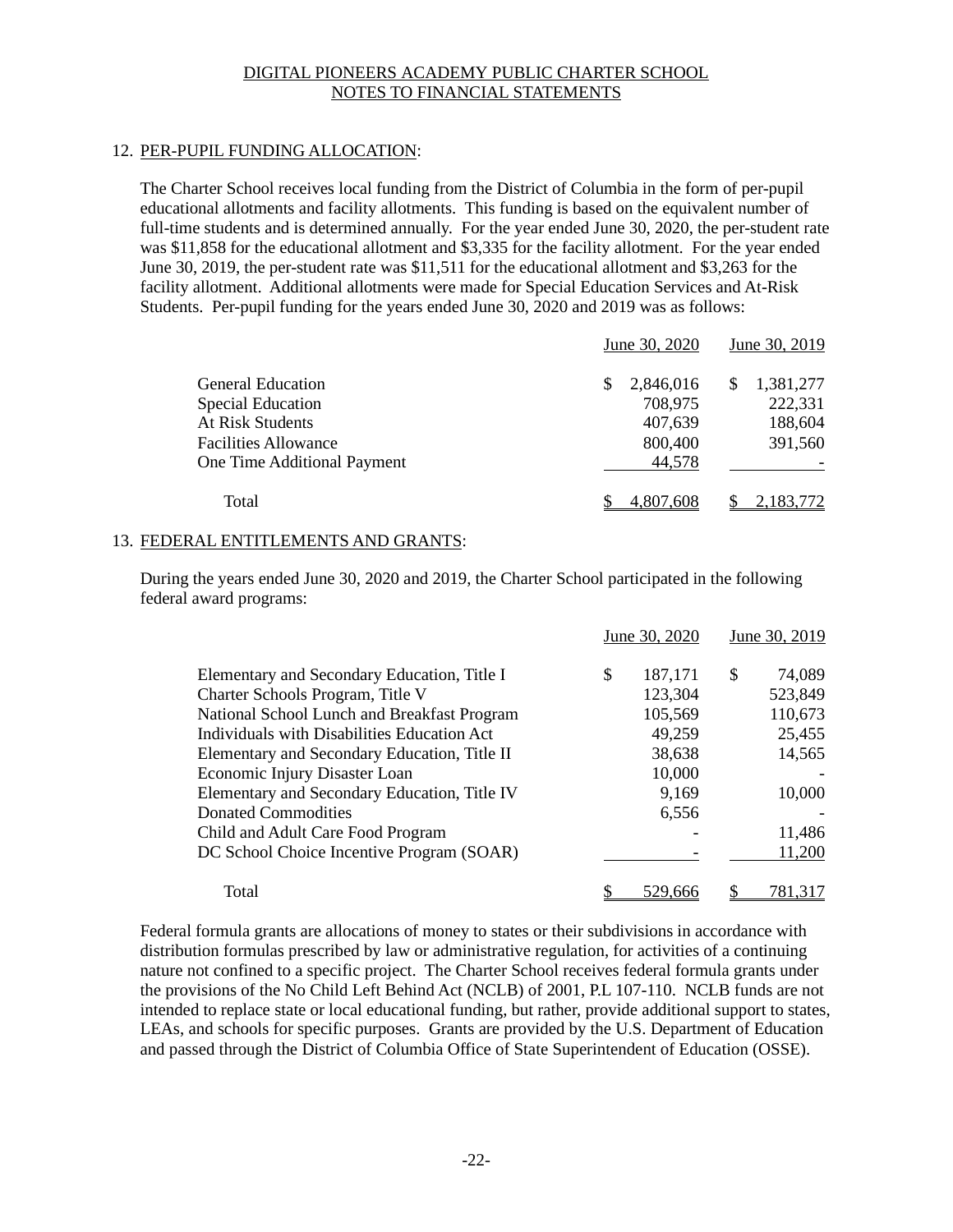### 13. FEDERAL ENTITLEMENTS AND GRANTS: (Continued)

The National School Lunch Program and School Breakfast Program are part of the child nutrition cluster of programs operated by the U.S. Department of Agriculture. The objectives of the child nutrition cluster programs are to: (1) assist states in administering food services that provide healthful, nutritious meals to eligible children in public and non-profit private schools, residential childcare institutions, and summer recreation programs and (2) encourage the domestic consumption of nutritious agricultural commodities.

### 14. PROMISSORY NOTES:

### **Office of the State Superintendent of Education (OSSE)**

On July 5, 2018, the Charter School entered into a promissory note with the Office of the State Superintendent of Education for the District of Columbia (OSSE) in the amount of \$600,000 bearing interest at a fixed rate of 4.25%. The loan proceeds were utilized for the improvement and reconfiguration of the property located at 2220 Branch Avenue, Washington, DC, 20020. This loan called for quarterly payments of principal and interest in the amount of \$78,847 over a two-year period beginning September 30, 2018. A payment of any remaining outstanding principal and unpaid interest was required at the maturity date on June 30, 2020. Interest expense related to this note for the years ended June 30, 2020 and 2019 was \$2,564 and \$21,554, respectively. The balance of this loan at June 30, 2020 and 2019 was \$0 and \$380,731, respectively.

On September 6, 2019, the Office of the State Superintendent of Education refinanced the remaining balance on the original loan in the amount of \$306,168. In addition to the refinancing of the old loan, Digital Pioneers Academy borrowed an additional amount of \$510,232 for the purpose of renovating a school facility located at 709 12<sup>th</sup> Street, SE, Washington, DC. OSSE maintains a security interest in the Charter School's revenues. The new loan is for a total amount of \$816,400 and is payable over the next five years. Interest expense related to this note for the year ended June 30, 2020, was \$24,958 and the balance of this loan was \$816,400 at June 30, 2020.

There are several loan covenants related to this loan. These covenants include the debt service coverage ratio and the unrestricted liquidity to indebtedness for money borrowed ratio.

Future minimum required payments for the next five years on this loan is as follows:

| Year Ending June 30, | Total        | Principal    | Interest     |
|----------------------|--------------|--------------|--------------|
| 2021                 | \$<br>45,501 | \$<br>15,026 | \$<br>30,475 |
| 2022                 | 50,463       | 20,700       | 29,763       |
| 2023                 | 50,463       | 21,488       | 28,975       |
| 2024                 | 50,463       | 22,305       | 28,158       |
| 2025                 | 743,789      | 736,881      | 6,908        |
| Total                | 940.679      | 816,400      | 124.279      |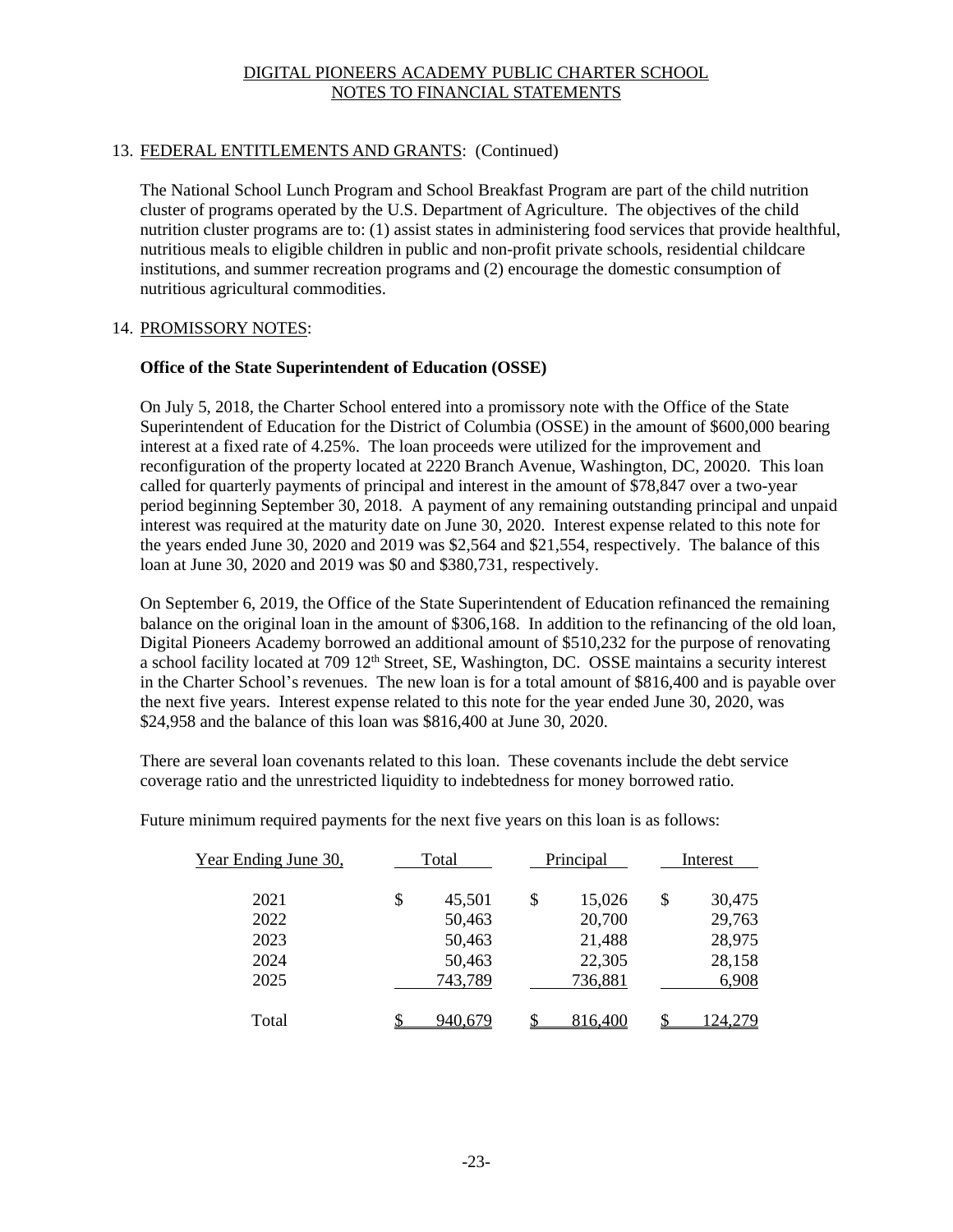### 14. PROMISSORY NOTES: (Continued)

### **Debt Issuance Costs**

The Charter School adopted the requirements of FASB ASC 835-30 to present debt issuance costs as a reduction of the carrying amount of the related debt. Amortization of the debt issuance costs is reported as interest expense in the statement of functional expenses. Long-term debt at June 30, 2020 and 2019, consisted of the following:

|                                                        | June 30, 2020       |              | June 30, 2019      |
|--------------------------------------------------------|---------------------|--------------|--------------------|
| Notes Payable<br>Less: Unamortized Debt Issuance Costs | 816,400<br>(36.525) | $\mathbb{S}$ | 380,731<br>(3,000) |
| Total                                                  | 1/9.875             |              | 377.731            |

### **Charter School Growth Fund**

On May 4, 2020, the Charter School entered into a loan with the Charter School Growth Fund in the amount of \$150,000. This loan was for the purpose of providing funds to support distance learning during the time of Covid pandemic including the purchase of technology, internet connectivity and technology support. This loan was provided at zero percent (0%) interest and has a maturity date of November 30, 2021, at which time the full amount of the borrowing is deemed payable. This loan is subordinate to the loan provided by the Office of the State Superintendent of Education for the District of Columbia (OSSE). The outstanding balance at June 30, 2020, was \$150,000.

### 15. COMMITMENTS:

### **Building Lease - 2220 Branch Avenue**

The Digital Pioneers Academy Public Charter School entered into a lease agreement with East Washington Heights Baptist Church effective for a 12 month period commencing on August 1, 2018, and expiring on July 31, 2019, (extended through August 31, 2019) for the rental of a portion of a building located at 2220 Branch Avenue, SE, Washington, DC. Monthly lease payments of \$7,083 began on August 1, 2018. As an additional requirement of this lease agreement, a rental security deposit in the amount of \$7,083 was required. Rental expense for the years ended June 30, 2020 and 2019 was \$14,167 and \$78,417, respectively. Additional operating expenses in the amount of \$2,925 was paid during the year ended June 30, 2020.

### **Building Lease - 709 12th Street**

The Digital Pioneers Academy Public Charter School entered into a lease agreement with ESP Warehouse, LLC, effective for a fifteen-year period commencing on July 1, 2019, and ending on June 30, 2034, for the rental of two buildings located at 709 12<sup>th</sup> Street, SE, Washington, DC. The Charter School has the option to extend the term of the lease for up to two five consecutive year terms. Monthly lease payments of \$40,000 began on July 1, 2019. The lease calls for a yearly escalation effective on the first day of July. The Charter School is also responsible for certain operating expenses. Additional operating expenses in the amount of \$194,875 was paid during the year ended June 30, 2020.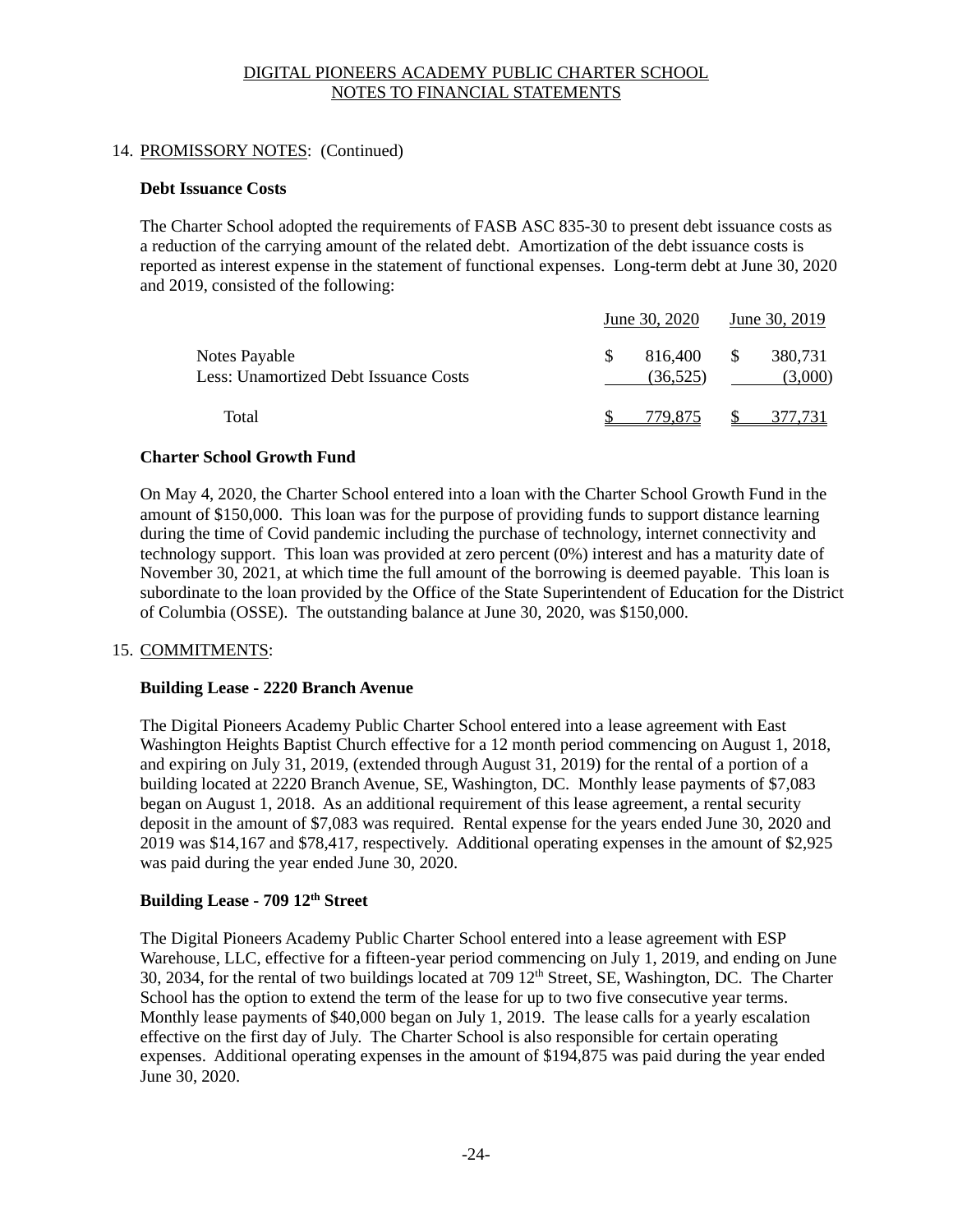### 15. COMMITMENTS: (Continued)

### **Building Lease - 709 12th Street** (Continued)

As an additional requirement of this lease agreement, a rental security deposit in the amount equal to four months' basic rent is required. Rent expense for the year ended June 30, 2020, was \$480,000. Future minimum rental lease payments due under this lease along with the change in deferred rent over the remaining life of the lease are as follows:

| Year Ending June 30, | Rent<br>Obligation | Deferred<br>Rent | Rent<br>Payment |
|----------------------|--------------------|------------------|-----------------|
| 2021                 | \$<br>925,108      | \$<br>445,108    | \$<br>480,000   |
| 2022                 | 925,108            | 85,108           | 840,000         |
| 2023                 | 925,108            | 62,008           | 863,100         |
| 2024                 | 925,108            | 38,273           | 886,835         |
| 2025                 | 925,108            | 13,885           | 911,223         |
| Thereafter           | 8,325,966          | (1,089,490)      | 9,415,456       |
| Totals               | <u>2,951,506</u>   | <u>445,108)</u>  | 13,396,614      |

### **Operating Lease - Photocopier**

The Charter School entered into an operating lease with Marlin Business Bank, on June 20, 2018 for the rental of two Toshiba photocopiers. This lease calls for forty (48) monthly payments of \$505, commencing on July 20, 2018. Rental expense for the years ending June 30, 2020 and 2019 was \$6,060 for both years. Future minimum payments due under this lease are as follows:

#### Year Ending June 30,

| 2021<br>2022 | \$<br>6,060<br>6,060 |
|--------------|----------------------|
| Total        | 12,120               |

#### 16. CONCENTRATIONS:

#### **Revenues**

The Charter School receives public funds from the DC government based on the number of students they enroll according to the Uniform Per Student Funding Formula developed by the Mayor and City Council. This per pupil allocation is supplemented with extra funds for students with special needs. During the years ended June 30, 2020 and 2019, seventy-three percent (73%) and fifty-seven percent (57%), respectively, of total support, excluding donated services, was received from the District of Columbia in the form of per pupil funding.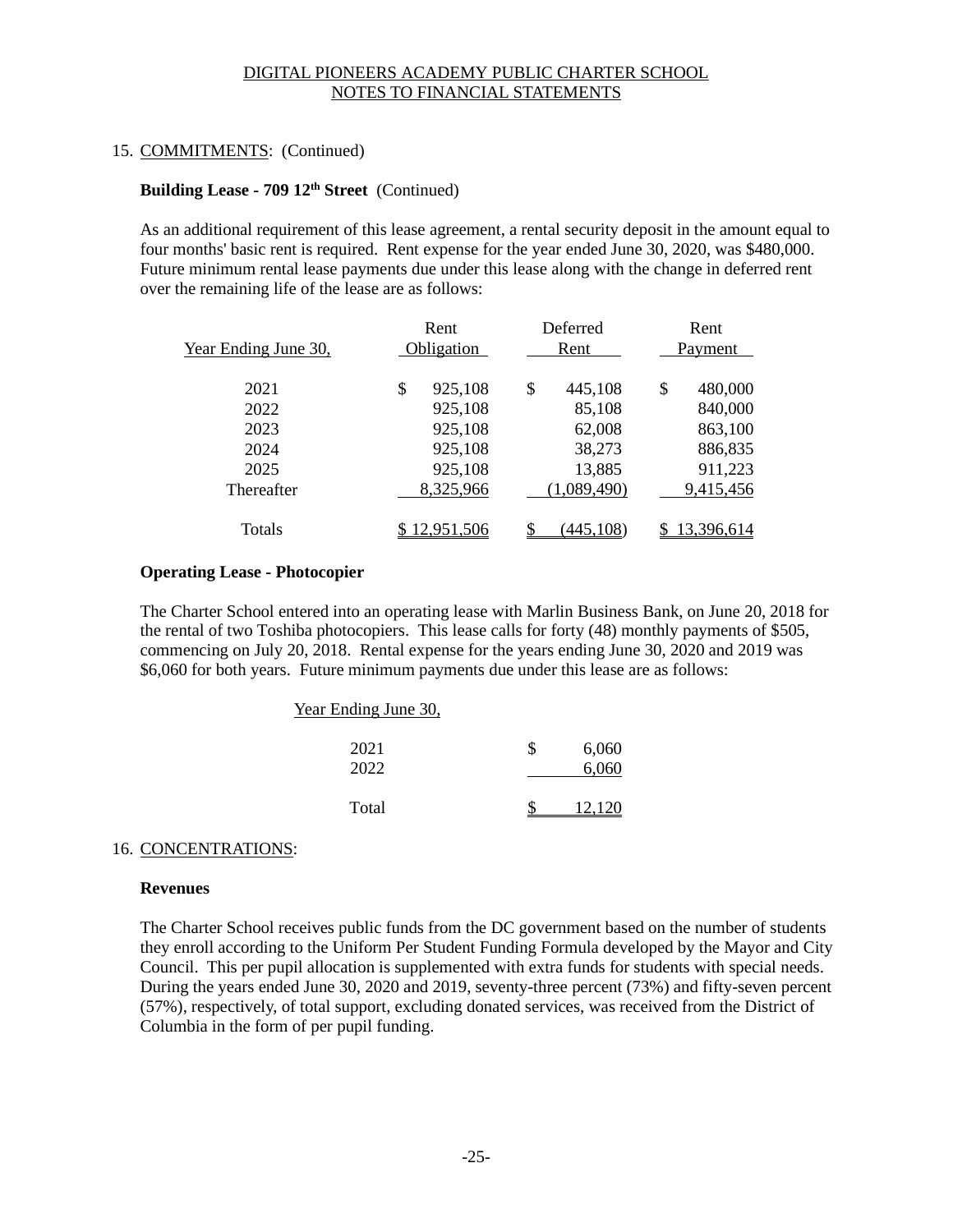### 16. CONCENTRATIONS: (Continued)

### **Revenues** (Continued)

In addition to the revenue received through the Uniform Per Student Funding, the Charter School receives state and federal grants awarded under the auspices of the U.S. Department of Education passed through the Office of the DC Office of State Superintendent of Education. The Charter School is entitled to receive these funds by virtue of its recognition as a Local Education Agency by the District of Columbia Public Charter School Board (DCPCSB).

The Charter School is limited to enrolling students that are residents of the District of Columbia. As a DC Public Charter School, the Digital Pioneers Academy must compete for students against the DC Public School system as well as other DC Public Charter Schools.

### 17. CONTINGENCIES:

### **Compliance and Accountability**

The Charter School was granted its initial charter by the District of Columbia Public Charter School Board, authorized under the District of Columbia School Reform Act of 1995, Public Law 104-134, as amended. The Charter School has no reason to believe that this relationship will be discontinued in the foreseeable future. However, any interruption of this relationship (i.e., the failure to continue this charter authorization or withholding of funds) could adversely affect the Charter School's ability to finance ongoing operations.

The Charter School depends on per pupil allocations, grants, and contributions for a significant portion of its revenues. The ability of the sources of revenues to continue giving amounts comparable with prior years may be dependent upon future economic conditions and continued deductibility for income tax purposes of grants and contributions to the Charter School. While the Charter School's Board of Directors and management believes the Charter School has the resources to continue its programs, its ability to do so, and the extent to which it continues, may be dependent on the above factors.

The Charter School receives funding from various federal and state grant reimbursement programs, which are governed by various rules and regulations of the respective grantor agencies. To the extent that the Charter School has not complied with the rules and regulations governing the grants, refunds of any money received may be required. The Charter School believes that it is in compliance with all applicable laws and regulations and is not aware of any pending or threatened investigations involving allegations of potential wrongdoing. Therefore, no provision has been recorded in the accompanying financial statements for such contingencies.

The viability of public charter schools and funding for these schools is dependent on the consensus of current and future administration of the District of Columbia Government. Any future change in dynamics could adversely affect the operations of public charter schools.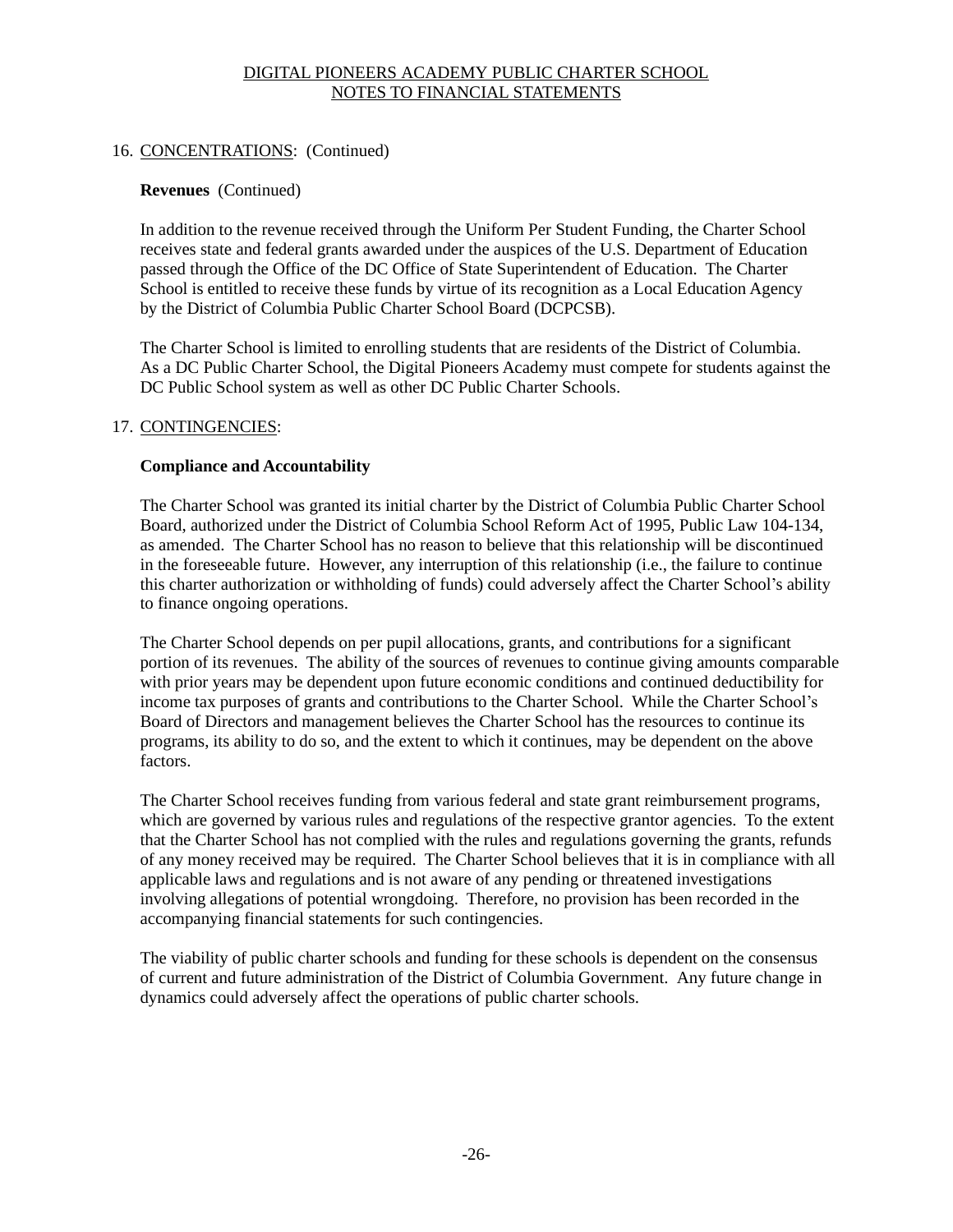### 17. CONTINGENCIES: (Continued)

### **Litigation**

From time to time, the Charter School is involved in routine litigation that arises in the ordinary course of business. There are no significant pending legal proceedings to which the Charter School is a party for which management believes the ultimate outcome would have a material adverse effect on the Charter School's financial position.

### **Pandemic**

The Charter School has been negatively impacted by the effects of the worldwide coronavirus pandemic. The Charter School is closely monitoring its operations as well as the potential effects on its 2020/2021 academic year and is actively working to minimize the current and future impact of this unprecedented situation. As of the date of issuance of these financial statements, the full impact to the Charter School's financial position is not known.

### 18. SUBSEQUENT EVENTS:

### **Financial Statement Preparation**

In preparing these financial statements, management has evaluated events and transactions for potential recognitions or disclosure through November 20, 2020, the date the financial statements were available to be issued and has determined that no adjustments are necessary to the amounts reported in the accompanying financial statements.

### 19. RELATED PARTY TRANSACTIONS:

### **Board of Directors**

The CEO and Principal of Digital Pioneers Academy serves as a member of the board of directors of a not-for-profit 501(c)(3) corporation for which a board member of the Digital Pioneers Academy is the co-founder and current senior fellow.

The CEO and Principal of Digital Pioneers Academy and the past Executive Director of the DC Public Charter School Board served jointly as officers on the board of a 501(c)(3) non-profit membership organization dedicated to the establishment and operation of quality charter schools through responsible oversight in the public interest.

### **Contributions**

Various board members of the Digital Pioneers Academy provided contributions to the Charter School in the amount of \$500 and \$13,350 during the years ended June 30, 2020 and 2019, respectively.

### **Guarantee of Indebtedness**

The Charter School utilizes a credit card issued by Capital One Bank for purchases related to the Charter School's activity. The credit card is issued in the name of the Charter School with a credit limit of \$45,000, however the debt is guaranteed by the Executive Director of the Charter School.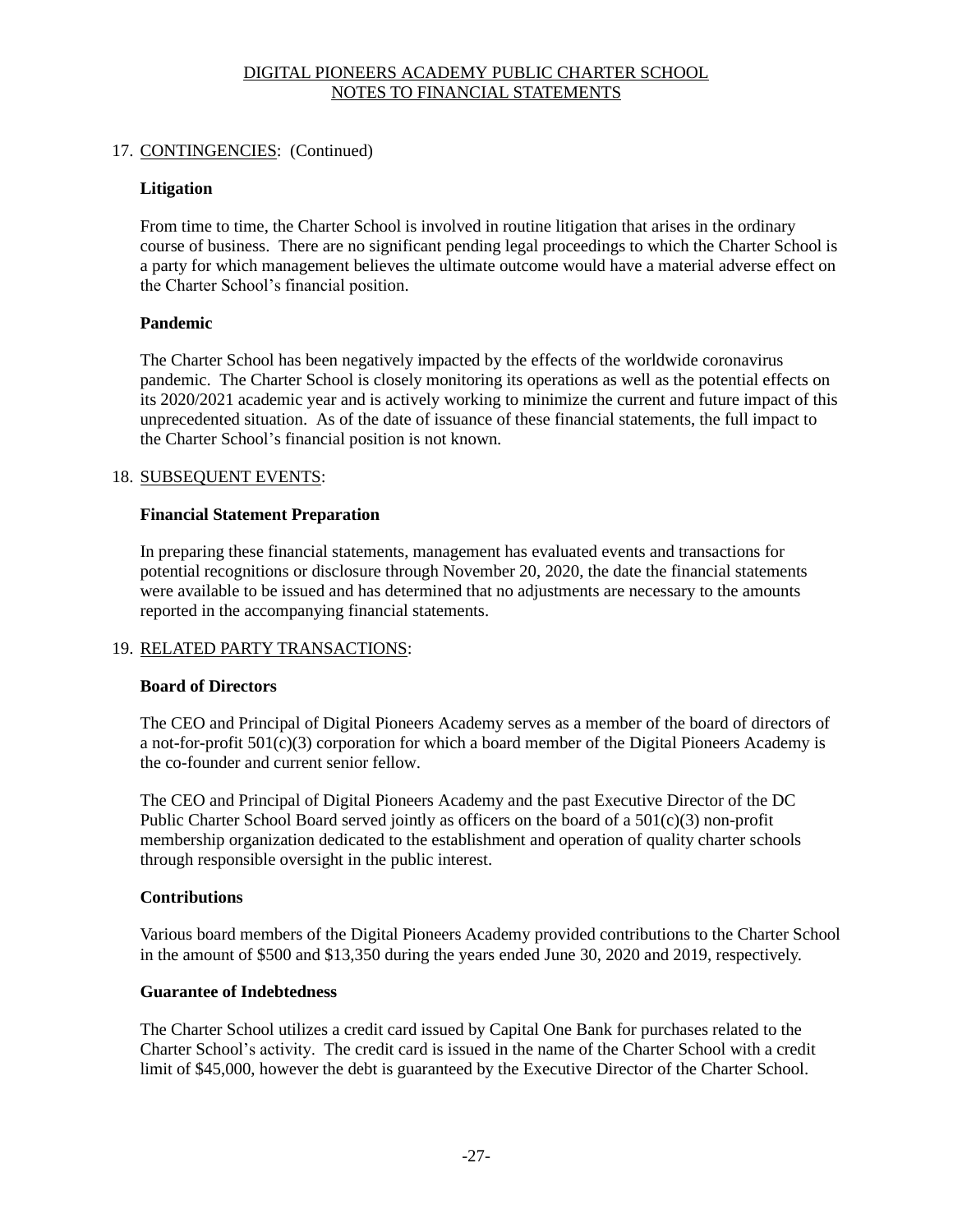### 20. FUNDRAISING:

During the years ended June 30, 2020 and 2019, expenses incurred for the purpose of fundraising were \$22,547 and \$12,409, respectively.

### 21. RETIREMENT PLAN:

### **401(k) Profit Sharing Plan**

The Charter School provides pension benefits for its employees through a defined contribution 401(k) retirement plan, which is currently administered by ADP, LLC. In a defined contribution plan, benefits depend solely on amounts contributed to the plan plus investment earnings. Provisions of the plan allow for the employees to contribute up to the statutory limits set by the Internal Revenue Code. The Charter School is required to make employer non-elective safe harbor matching contributions in an amount equal to 50% of the first 6% of the employee's elective deferral. Participants are 100% vested in their contributions. Employer contributions are 100% vested after 3 years of service. Authorized entry dates into the plan are the first of each month following the date that the eligibility requirements are met. There is no unfunded past service liability. The Charter School's contributions to the plan consisted of the following:

|                                      |     | June 30, 2020 |    | June 30, 2019 |  |
|--------------------------------------|-----|---------------|----|---------------|--|
| Safe Harbor<br><b>Profit Sharing</b> | \$. | 53,974        | -S | 36,467        |  |
| Total                                |     | 53.974        |    | 36,467        |  |

### 22. EMPLOYEE BENEFITS:

The cost of fringe benefits incurred for the years ended June 30, 2020 and 2019 consisted of the following:

|                               | June 30, 2020 |         | June 30, 2019 |         |
|-------------------------------|---------------|---------|---------------|---------|
| Social Security/Medicare      | \$            | 205,064 | \$            | 128,605 |
| <b>Health Insurance</b>       |               | 114,788 |               | 63,986  |
| Retirement                    |               | 53,974  |               | 36,467  |
| Unemployment                  |               | 20,820  |               | 12,023  |
| <b>Family Leave Tax</b>       |               | 11,586  |               |         |
| Disability and Life Insurance |               | 7,179   |               | 13,454  |
| <b>Workers Compensation</b>   |               | 6,672   |               | 5,709   |
| Dental and Vision Insurance   |               | 4,411   |               | 6,461   |
| <b>Flexible Spending Fees</b> |               |         |               | 2,719   |
| Total                         |               | 424.494 |               | 269,424 |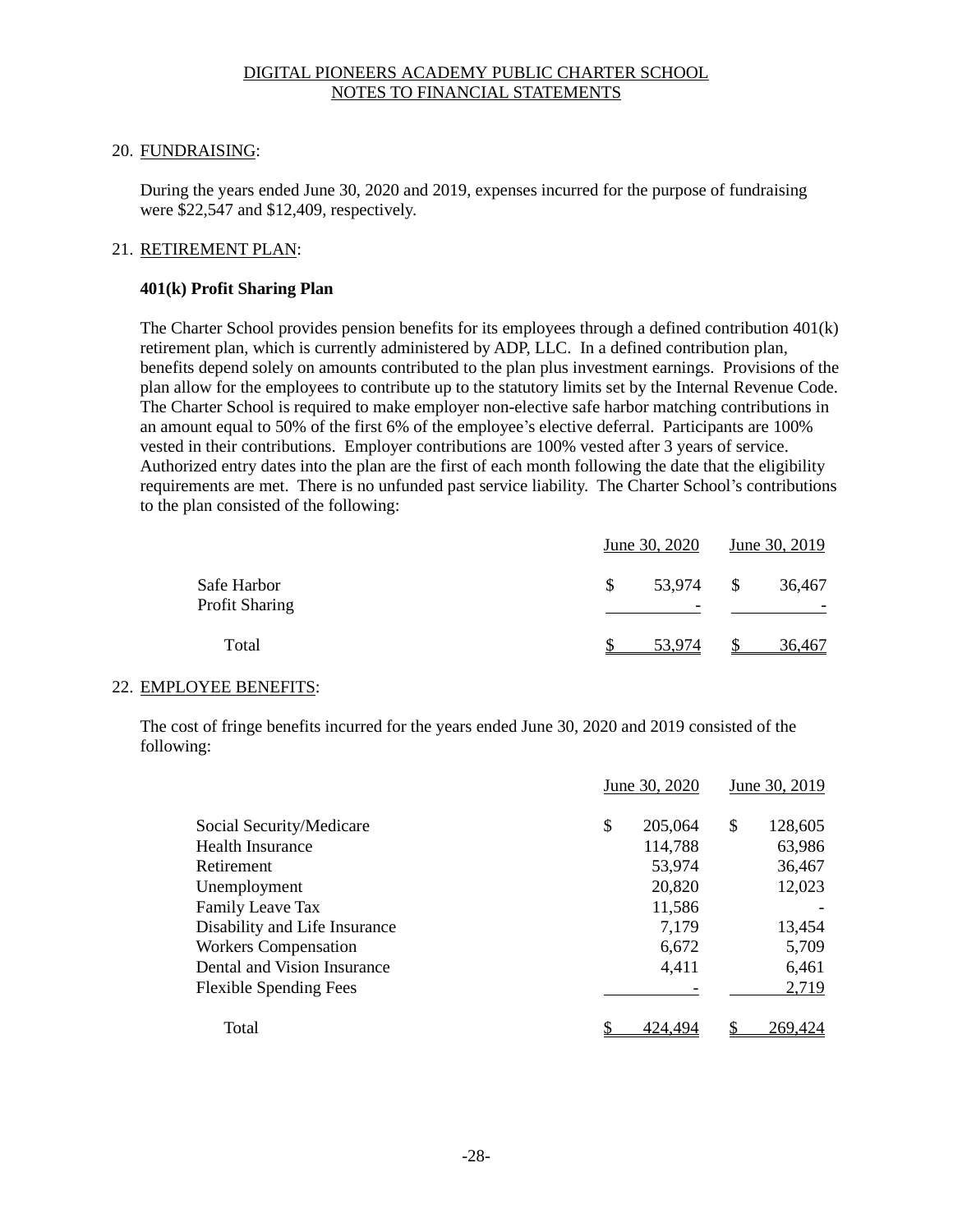### 22. EMPLOYEE BENEFITS: (Continued)

### **Flexible Benefits Plan**

The Charter School adopted a Section 125 Flexible Benefits Plan (Cafeteria Plan). Under this plan, employees are permitted to use pre-tax benefit dollars through payroll deduction to pay for health insurance premiums and dependent care benefits.

### 23. UNUSUAL AND INFREQUENT ITEM:

Because of Digital Pioneers Academy's growth model, the Charter School had to relocate from its school facility at 2220 Branch Avenue, SE, Washington, DC, to a facility located at 709 12<sup>th</sup> Street, SE, Washington, DC. The Charter School was approved within its charter to expand its student enrollment from 120 students to 240 students, however the facility located at Branch Avenue was not certified to handle the increase in occupancy. The Charter School moved into the new location on August 2, 2019. Certain leasehold improvements and equipment were unable to be transferred to the new location. As a result of this move, the Charter School has recognized a loss on the abandonment of certain furniture, equipment and leasehold improvements in its financial statements for the year ended June 30, 2019, in the amount of \$70,316.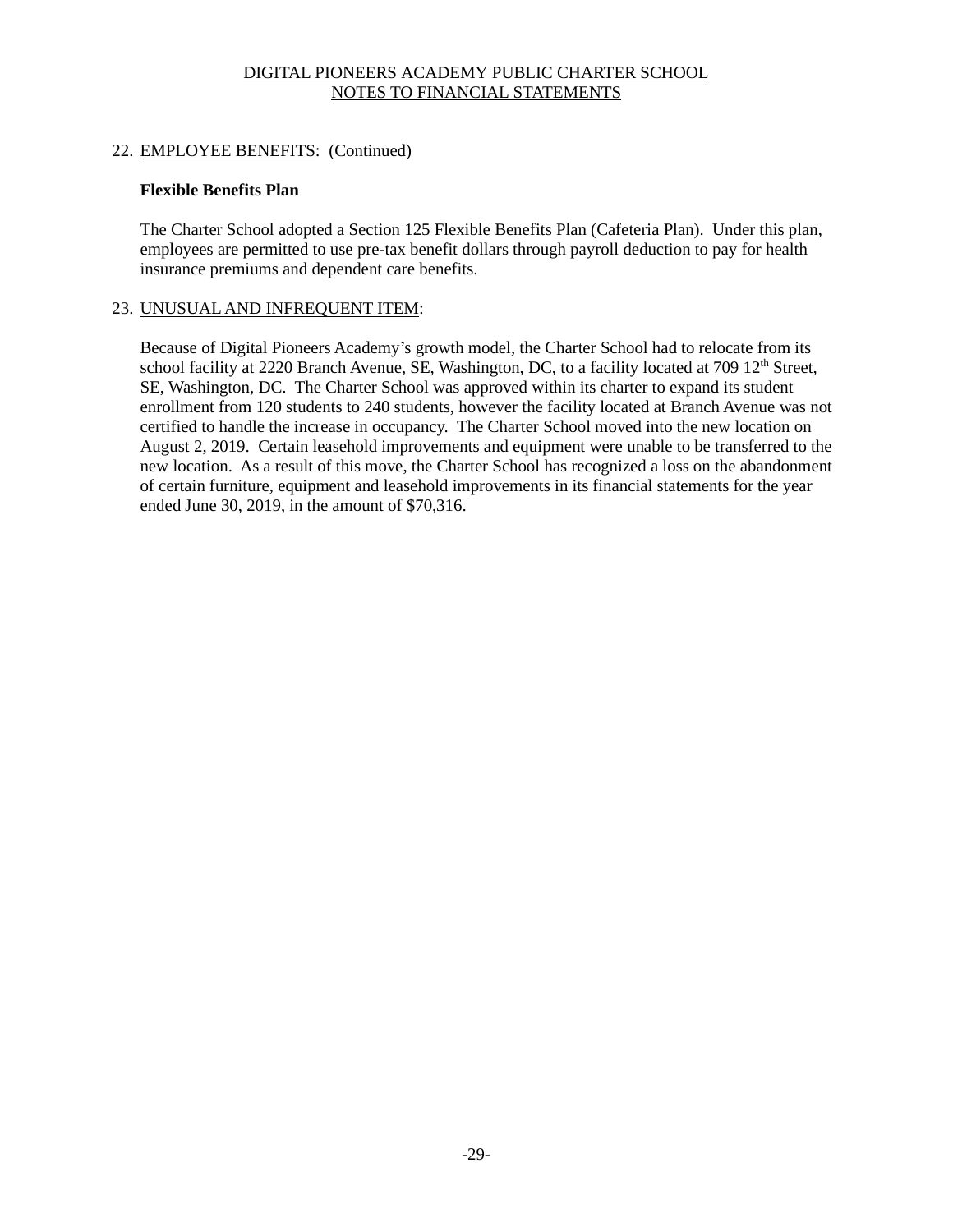## Kendall, Prebola and Jones, LLC

Certified Public Accountants

Board of Directors Digital Pioneers Academy Public Charter School 709 12th Street, SE Washington, DC 20003

### INDEPENDENT AUDITOR'S REPORT ON INTERNAL CONTROL OVER FINANCIAL REPORTING AND ON COMPLIANCE AND OTHER MATTERS BASED ON AN AUDIT OF FINANCIAL STATEMENTS PERFORMED IN ACCORDANCE WITH *GOVERNMENT AUDITING STANDARDS*

We have audited, in accordance with the auditing standards generally accepted in the United States of America and the standards applicable to financial audits contained in *Government Auditing Standards*, issued by the Comptroller General of the United States, the financial statements of the Digital Pioneers Academy Public Charter School (a nonprofit organization), which comprise the statement of financial position as of June 30, 2020, and the related statements of activities, functional expenses, and cash flows for the year then ended, and the related notes to the financial statements, and have issued our report thereon dated November 20, 2020.

### *Internal Control Over Financial Reporting*

In planning and performing our audit of the financial statements, we considered Digital Pioneers Academy Public Charter School's internal control over financial reporting (internal control) to determine the audit procedures that are appropriate in the circumstances for the purpose of expressing our opinion on the financial statements, but not for the purpose of expressing an opinion on the effectiveness of Digital Pioneers Academy Public Charter School's internal control. Accordingly, we do not express an opinion on the effectiveness of the Organization's internal control.

A *deficiency in internal control* exists when the design or operation of a control does not allow management or employees, in the normal course of performing their assigned functions, to prevent, or detect and correct, misstatements on a timely basis. A *material weakness* is a deficiency, or a combination of deficiencies, in internal control, such that there is a reasonable possibility that a material misstatement of the entity's financial statements will not be prevented, or detected and corrected on a timely basis. A *significant deficiency* is a deficiency, or a combination of deficiencies, in internal control that is less severe than a material weakness, yet important enough to merit attention by those charged with governance.

Our consideration of internal control was for the limited purpose described in the first paragraph of this section and was not designed to identify all deficiencies in internal control that might be material weaknesses or significant deficiencies. Given these limitations, during our audit we did not identify any deficiencies in internal control that we consider to be material weaknesses. However, material weaknesses may exist that have not been identified.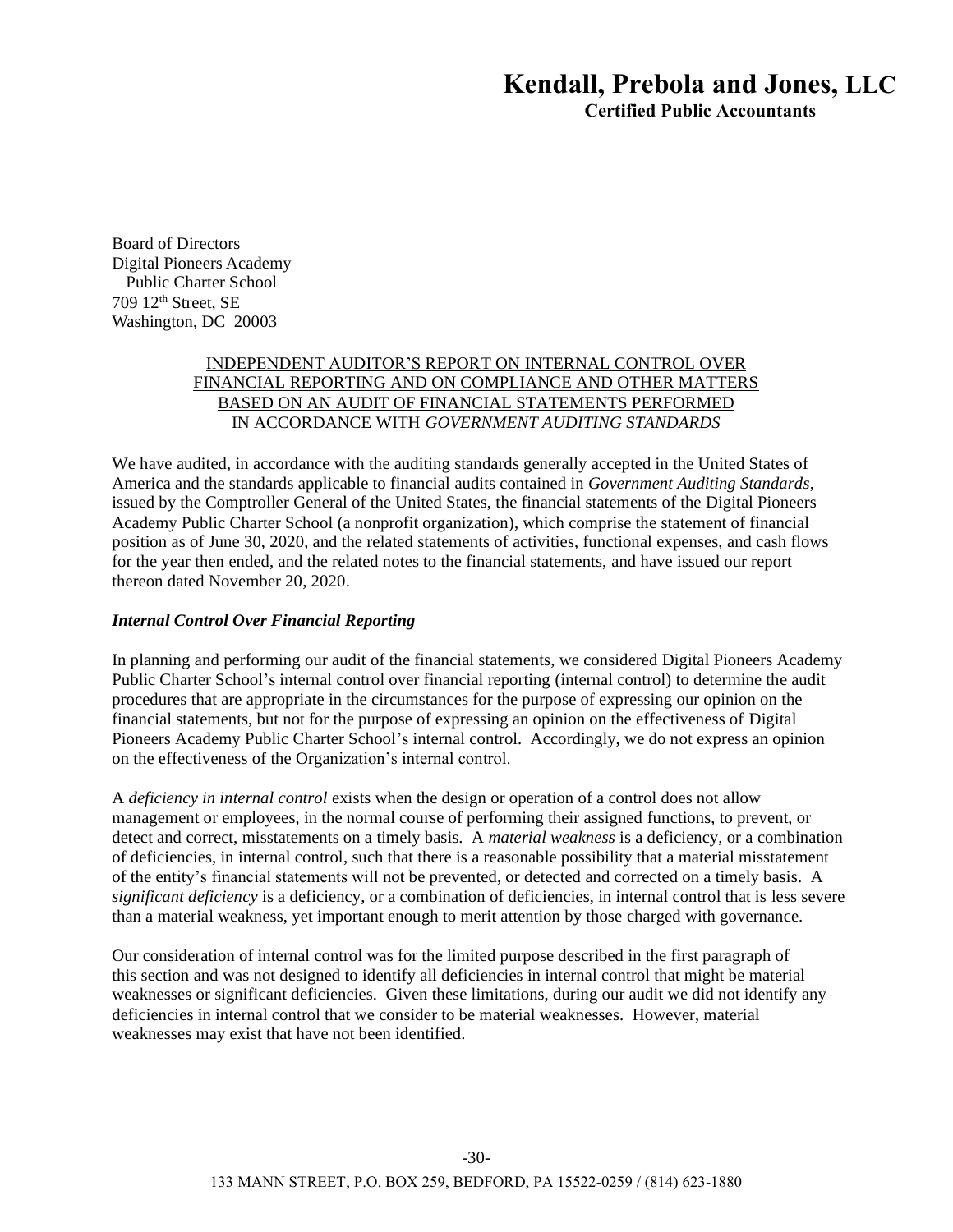### *Compliance and Other Matters*

As part of obtaining reasonable assurance about whether the Digital Pioneers Academy Public Charter School's financial statements are free from material misstatement, we performed tests of its compliance with certain provisions of laws, regulations, contracts and grant agreements, noncompliance with which could have a direct and material effect on the determination of financial statement amounts. However, providing an opinion on compliance with those provisions was not an objective of our audit and accordingly, we do not express such an opinion. The results of our tests disclosed no instances of noncompliance or other matters that are required to be reported under *Government Auditing Standards*.

#### *Purpose of this Report*

The purpose of this report is solely to describe the scope of our testing of internal control and compliance and the results of that testing, and not to provide an opinion on the effectiveness of the Charter School's internal control or on compliance. This report is an integral part of an audit performed in accordance with *Government Auditing Standards* in considering the Charter School's internal control and compliance. Accordingly, this communication is not suitable for any other purpose.

Kendall, Preble and Jones

Kendall, Prebola and Jones Certified Public Accountants

Bedford, Pennsylvania November 20, 2020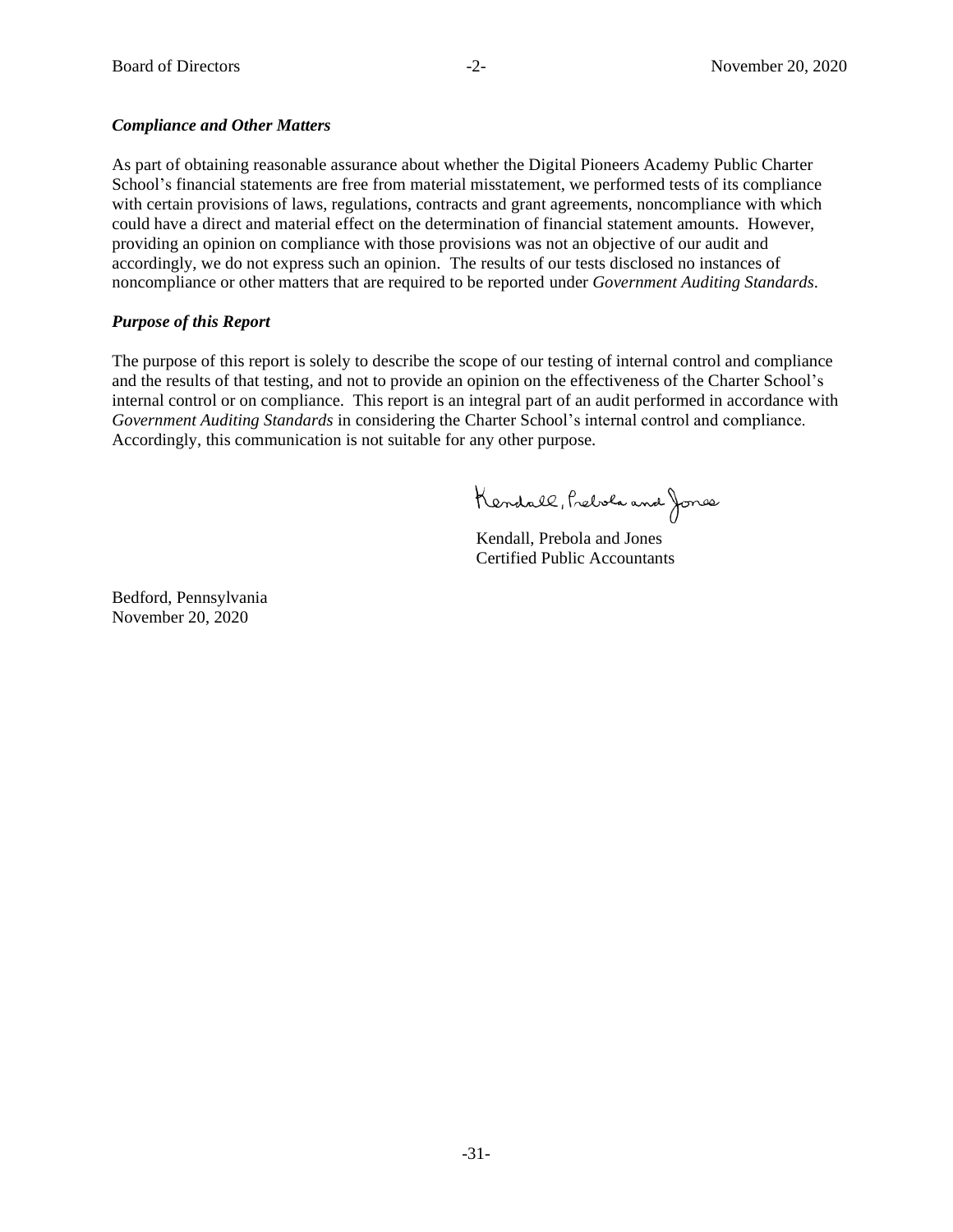### DIGITAL PIONEERS ACADEMY PUBLIC CHARTER SCHOOL SUMMARY SCHEDULE OF PRIOR AUDIT FINDINGS FOR THE YEAR ENDED JUNE 30, 2020

There were no findings reported in the prior year.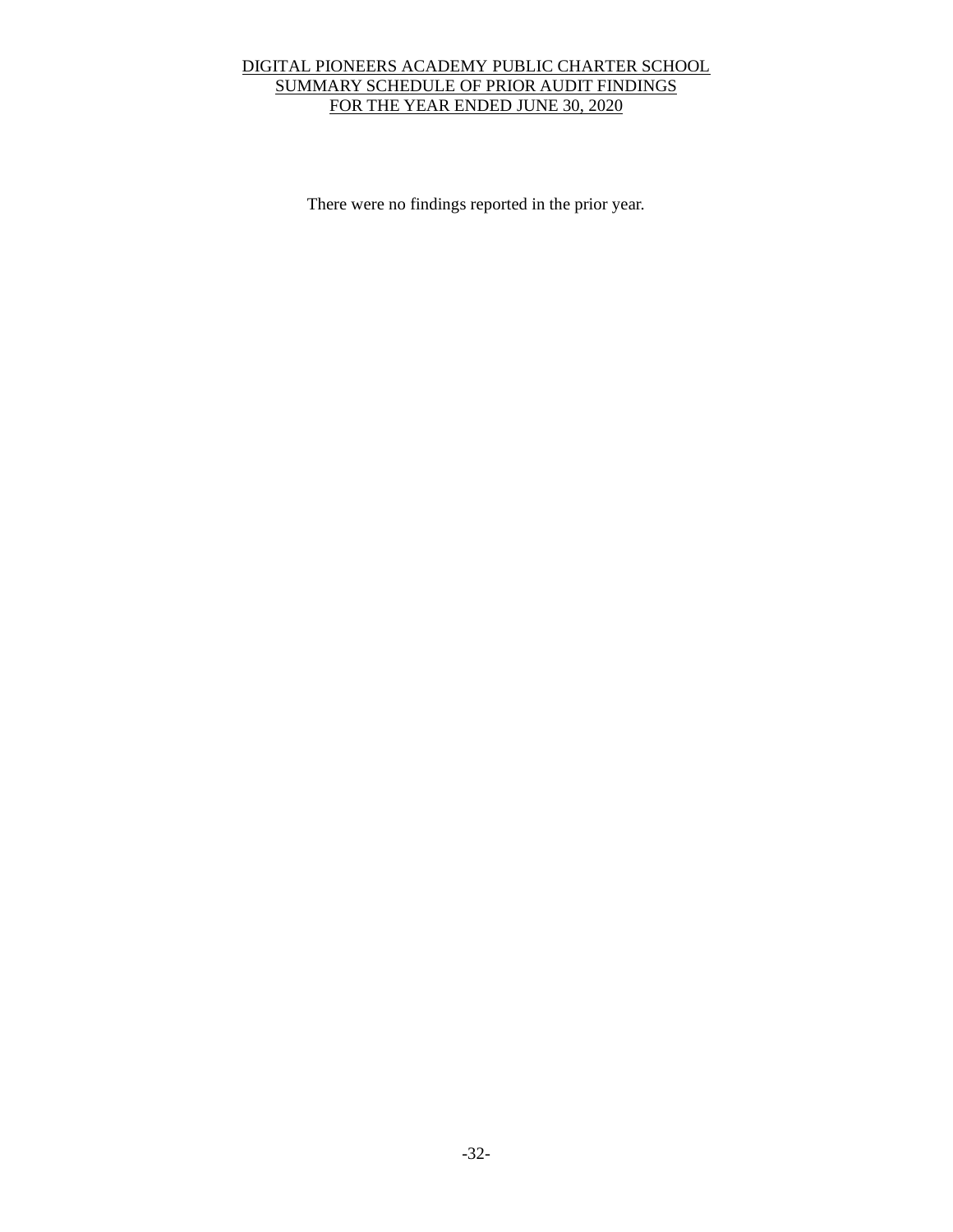### DIGITAL PIONEERS ACADEMY PUBLIC CHARTER SCHOOL SCHEDULE OF FINDINGS FOR THE YEAR ENDED JUNE 30, 2020

### I. Summary of Audit Results

- a. The auditor's report expresses an unmodified opinion on whether the financial statements of Digital Pioneers Academy Public Charter School were prepared in accordance with generally accepted accounting principles.
- b. No significant deficiencies in internal control relating to the audit of the financial statements have been reported.
- c. No instances of noncompliance material to the financial statements of the Digital Pioneers Academy Public Charter School, which would be required to be reported in accordance with *Government Auditing Standards* were disclosed during the audit.
- II. Findings relating to the financial statements which are required to be reported in accordance with *Government Auditing Standards*

There were no findings in the current year.